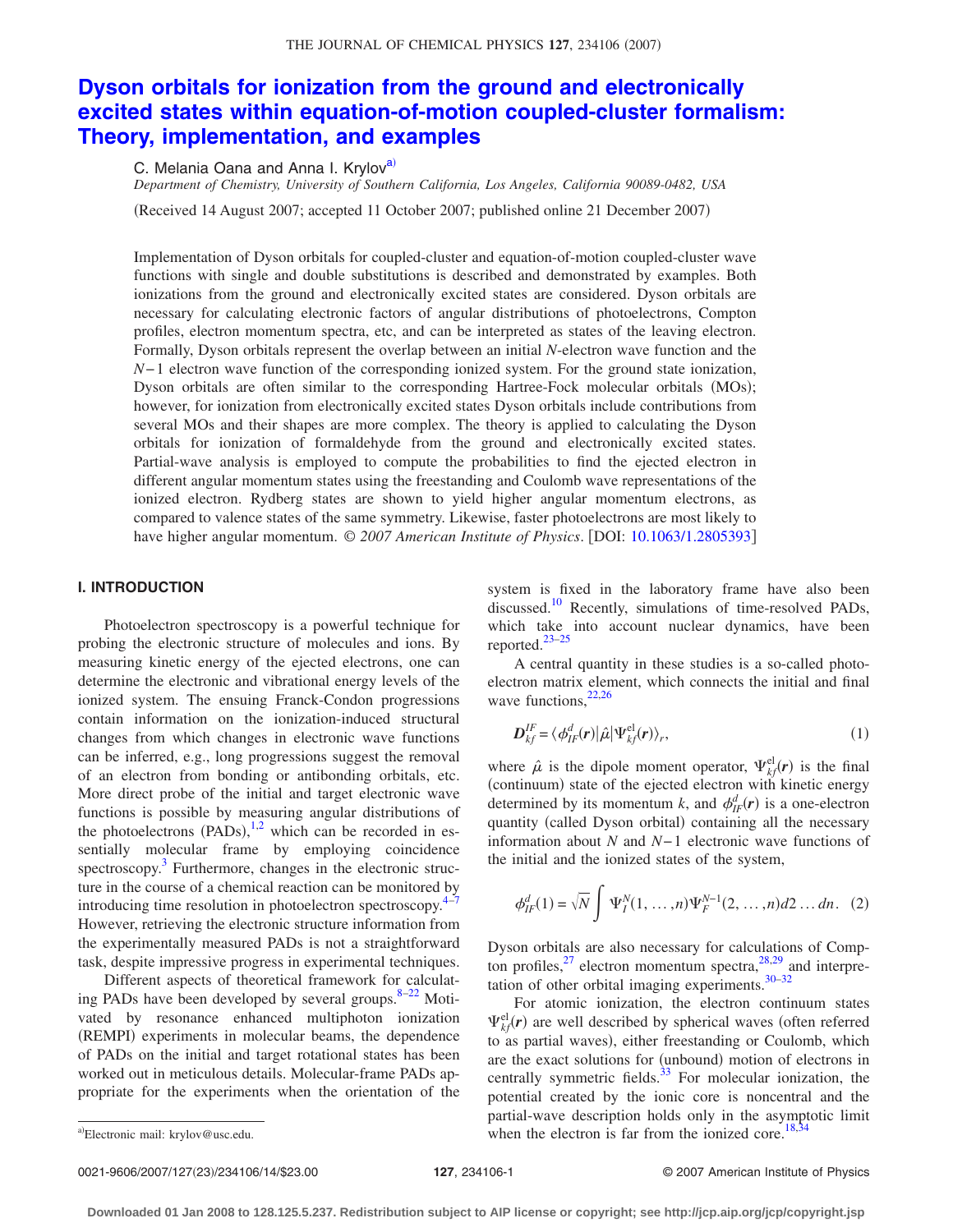While considerable attention $9,18-22$  $9,18-22$  $9,18-22$  has been given to calculating final states of the ionized electron,  $\Psi_{kf}^{\text{el}}(\boldsymbol{r})$ , the molecular electronic factor  $\phi_{IF}^d(1)$  has been treated very approximately, most often within Hartree-Fock/Koopmans framework. Effects of correlation on Dyson orbitals have been discussed, $35$  mostly within Green function framework.<sup>36</sup>

The focus of this work is calculating Dyson orbitals from high-level *ab initio* calculations of the initial and ionized electronic wave functions by equation-of-motion coupled-cluster (EOM-CC) methods. The departure from the uncorrelated Koopmans approximation becomes particularly important when ionization of electronically excited and open-shell species is considered. The former is relevant to a wide range of experiments, $1-3,5-7$  $1-3,5-7$  $1-3,5-7$  $1-3,5-7$  e.g., REMPI, in which *n* photon excitation of the initial molecule is followed by *m* photon ionization, or time-resolved pump-probe experiments employing ionization probe to monitor the dynamics of an electronically excited system.

It should be noted that the Dyson orbitals of Eq.  $(2)$  $(2)$  $(2)$  can be computed for any initial and target many-electron wave function, and their definition does not invoke propagator formalism. $37,38$  $37,38$  In the latter, the Dyson orbitals are solutions of an effective one-electron equation yielding correlated ionization energies and pole strengths. $36,39,40$  $36,39,40$  $36,39,40$ 

The structure of the paper is as follows. The next section discusses the theoretical framework for electronic factors, Eqs.  $(1)$  $(1)$  $(1)$  and  $(2)$  $(2)$  $(2)$ , their relationship to PADs, and partial-wave analysis of the outgoing electrons. Then EOM-CC methods are briefly described, and the calculation of Dyson orbitals within EOM-CC formalism is presented. The new methodology is applied to calculate Dyson orbitals for photoionization of the ground and electronically excited states of formaldehyde producing ground and excited states of the ion. The partial-wave analysis, albeit approximate, reveals interesting qualitative relationships between the character of the ionized state and the final states of the photoelectrons.

## **II. THEORY**

## **A. Molecular-frame PADs and electronic wave functions**

In this section, we summarize the formalism behind PADs (see Ref. [1](#page-12-0) for an excellent review) focusing on electronic factors involved. Our presentation is done in the molecular frame and averaging over molecular orientations is discussed later.

Consider ionization of an *N*-electron system described by the wave function  $\Psi_I^N(1,\ldots,n)$ , where *i* denotes the spatial and spin coordinates of *i*th electron,  $i = \{x_i, y_i, z_i, \sigma_i\}$  $=\{r_i, \theta_i, \phi_i, \sigma_i\}$ , and the transformation between polar and Cartesian coordinates is given in the Appendix. Assuming that ionization is fast, i.e., within sudden ionization approximation, $8,11$  $8,11$  the final state can be described by the independent cation and continuum wave functions,  $\Psi_F^{N-1}(1,\ldots,n-1)$  and  $\Psi_{kf}^{\text{el}}(\mathbf{r},\sigma)$ , respectively, with no correlation between the outgoing and the remaining *N*− 1 bound electrons. The wave vector *k* is defined by kinetic energy of the ejected electron:

$$
k = \frac{p}{\hbar} = \frac{\sqrt{2mE}}{\hbar}.
$$
\n(3)

By applying time-dependent perturbation theory to describe ionization by electromagnetic field and within the dipole approximation, the probability of producing the ejected electron in the final state  $\Psi_{kf}^{\text{el}}$  is<sup>26,[33](#page-12-16)</sup>

$$
I_{IFkf} = \left| \int \Psi_I^N(1, ..., n) \hat{\mu} \Psi_F^{N-1}(1, ..., n-1) \right|
$$
  
 
$$
\times \Psi_{kf}^{\text{el}}(n) d1 ... dn \right|^2, \tag{4}
$$

where  $\hat{\mu}$  is a dipole moment operator associated with ionizing field, and all the functions and operators are expressed in the molecular frame *r*. Invoking strong orthogonality condition, which is usually justified by vanishing overlap between the core and the ionized electron,  $27,31$  $27,31$  and by using the antisymmetric properties of the electronic wave functions and integrating over the spin coordinates, we arrive at

<span id="page-1-0"></span>
$$
I_{IFkf} = \left| \int \phi_{IF}^d(\mathbf{r}) \hat{\mu}(\mathbf{r}) \Psi_{kf}^{\text{el}}(\mathbf{r}) d\mathbf{r} \right|^2 = |D_{kf}^{IF}|^2, \tag{5}
$$

where  $\phi_{IF}^d(\mathbf{r})$  is a Dyson orbital defined by Eq. ([2](#page-0-1)) and  $D_{kf}^{IF}$  is a photoelectron matrix element from Eq.  $(1)$  $(1)$  $(1)$ . Thus, the squares of the dipole matrix elements,  $|D_{kf}^{IF}|^2$ , give the probability to find the ionized core in state  $\ddot{F}$  and the ejected electron in state *f* for initial state *I* of the system.

Equation  $(5)$  $(5)$  $(5)$  may be used as a starting point for deriving PAD. The probability of finding an electron at the point  $\{\theta, \phi\}, I_{IFkf}(\theta, \phi)$ , can be obtained from Eq. ([5](#page-1-0)) by changing the three-dimensional integration over  $r$  by the integration over the radial coordinate *r* only. Thus,

$$
I_{IFkf}(\theta,\phi) = |D_{kf}^{IF}(\theta,\phi)|^2.
$$
 (6)

Alternatively,  $I_{IFKf}(\theta, \phi)$  can be computed as<sup>1</sup>

<span id="page-1-1"></span>
$$
I(k, \theta, \phi) = \int (\Psi_{kf}^{\text{el}}(r, \theta, \phi))^* \Psi_{kf}^{\text{el}}(r, \theta, \phi) \cdot r^2 dr.
$$
 (7)

The spatial part of the wave function of a free electron  $\Psi_{kf}^{\text{el}}$  can be expanded over the basis of spherical waves,<sup>1</sup>

<span id="page-1-2"></span>
$$
\Psi_{kf}^{\text{el}}(x, y, z) = \Psi_{kf}^{\text{el}}(r, \theta, \phi) = \sum_{lm} C_{klm} R_{kl}(r) Y_{lm}(\theta, \phi), \qquad (8)
$$

where  $Y_{lm}(\theta, \phi)$  are familiar spherical harmonics,

$$
Y_{lm}(\theta,\phi) = \Theta_{lm}(\theta) \cdot \Phi_m(\phi) \tag{9}
$$

and  $R_{kl}(r)$  is a radial part, which will be discussed below. The angular and radial basis functions are orthonormal,

$$
\int_{0}^{2\pi} \Phi_{m}^{*}(\phi)\Phi_{m}'(\phi)d\phi = \delta_{mm'}
$$

$$
\int_{0}^{\pi} Y_{lm}^{*}(\theta,\phi)Y_{l'm'}(\theta,\phi)\sin\theta d\theta d\phi = \delta_{ll'}\delta_{mm'}
$$

$$
\int_{0}^{\infty} r^{2}R_{kl}(r)R_{k'l}(r)dr = 2\pi\delta(k'-k) = \delta(E'-E).
$$
 (10)

**Downloaded 01 Jan 2008 to 128.125.5.237. Redistribution subject to AIP license or copyright; see http://jcp.aip.org/jcp/copyright.jsp**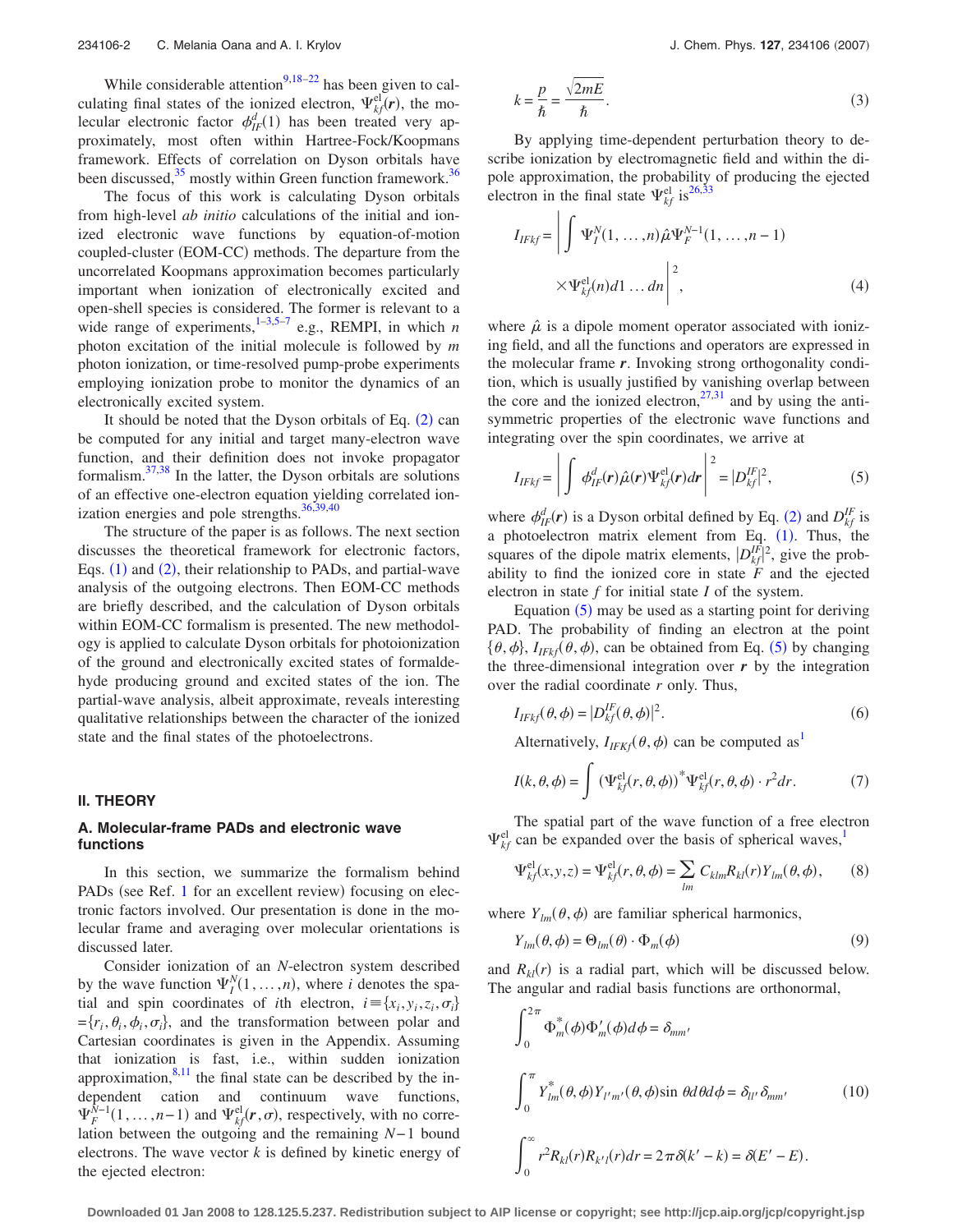Eq.  $(7)$  $(7)$  $(7)$  then becomes

<span id="page-2-0"></span>
$$
I(k, \theta, \phi) = \sum_{ll'mm'} C_{klm}^* C_{kl'm'} Y_{lm}^* (\theta, \phi) Y_{l'm'} (\theta, \phi)
$$

$$
\times \int R_{kl}(r) R_{k'l'}(r) r^2 dr.
$$
 (11)

If the basis functions  $R_{kl}Y_{lm}$  of expansion ([8](#page-1-2)) are the eigenstates of a field-free Hamiltonian describing the ionized electron (in the potential due to the core), then the squares of the corresponding expansion coefficients  $|C_{klm}|^2$  are just the squares of the following photoelectron matrix elements:

<span id="page-2-1"></span>
$$
|C_{klm}|^2 = \left(\int \phi_{IF}^{(d)}(\mathbf{r})\hat{\mu}(\mathbf{r})R_{kl}(r_n)Y_{lm}(\theta,\phi)d\mathbf{r}\right)^2 \equiv |D_{klm}^{IF}|^2.
$$
\n(12)

Their phases, the so-called scattering-induced phase shifts,<sup>1</sup> depend on the interaction of the outgoing electron with the ionized core and cannot be determined without solving some kind of a Schrödinger equation for the outgoing electron.<sup>1</sup> They can be defined as

$$
C_{klm} = |D_{klm}^{IF}|e^{i\delta_l}.
$$
\n(13)

Thus, in this case, the overall probability of Eq.  $(11)$  $(11)$  $(11)$  assumes the following simple form:

<span id="page-2-2"></span>
$$
I(k, \theta, \phi) = \sum_{ll'mm'} |D_{klm}^{IF}| \cdot |D_{kl'm'}^{IF}| e^{i(\delta_{l'} - \delta_{l})}
$$
  
 
$$
\times \int R_{kl}(r)R_{kl'}(r)r^2 dr \cdot Y_{lm}^*(\theta, \phi)Y_{l'm'}(\theta, \phi).
$$
 (14)

This is the basis of partial-wave decomposition analysis of the final continuum states. Under the above conditions, one can easily calculate the probabilities of finding the ionized electron in a certain angular momentum state from the Dyson orbital by using Eq.  $(12)$  $(12)$  $(12)$ , however, the resulting partial-wave decomposition coefficients  $|D_{klm}^{IF}|$  are not sufficient for calculating the PAD, unless interference between different outgoing waves can be neglected, i.e., within random-phase approximation. This is generally not justified. $41,42$  $41,42$ 

The above assumption, i.e., that  $R_{kl}Y_{lm}$  are the eigenstates of the field-free Hamiltonian describing the ionized electron, is valid only for central potentials in which exact separation of radial and angular motions is possible. This is the case of atomic ionization. The choice of  $R_{kl}$  depends on the system being ionized, e.g., for ionization of anions, the potential due to the ionized core, which is neutral, is weak and standing free waves (see the next section) are expected to be a good approximation. $34$  For ionization of neutrals, a more appropriate choice of  $R_{kl}$  is the eigenfunctions of the Coulomb potential. $33$  When molecular ionization is consid-ered, two approaches are possible. Expansion ([8](#page-1-2)) can be rewritten using basis functions corresponding to molecular point group symmetry,  $15$  as has been done for diatomics by Park and Zare.<sup>18</sup> Alternatively, one may still use partial waves to represent the state of the ionized electron, with the understanding that Eq.  $(12)$  $(12)$  $(12)$  and, consequently, Eq.  $(14)$  $(14)$  $(14)$  are

no longer rigorously correct. Nevertheless, a small size of the core relative to the continuous final state of the electron suggests using Eqs.  $(12)$  $(12)$  $(12)$ - $(14)$  $(14)$  $(14)$  as an approximation. This is essentially equivalent to neglecting the interaction between the core and the electron. $34$  Note that even under this approximation, Eq.  $(12)$  $(12)$  $(12)$  will give rise to more partial waves in the case of molecular ionization as compared to atoms, where the selection rules are strictly  $\Delta l = \pm 1$ . In this work, we apply partial-wave decomposition for qualitative analysis of Dyson orbitals and selection rules of molecular ionization. We employ both the freestanding and Coulomb waves (see next section) and discuss the consequences of different choices of the radial functions.

The Dyson orbital  $\phi^d(1)$  introduced by Eq. ([2](#page-0-1)) is an analog of the reduced one-electron transition density matrix and can be described as an overlap between the *N* and *N* − 1 electron wave functions of, for example, the neutral and the cation. In the second quantization form,

$$
\phi^d(1) = \sum_p \gamma_p \phi_p(1),\tag{15}
$$

<span id="page-2-3"></span>
$$
\gamma_p = \langle \Psi^N | p^+ | \Psi^{N-1} \rangle,\tag{16}
$$

where  $\{\phi_p\}$  are the reference molecular orbitals (MOs). Dyson orbitals are not normalized, and their norms are proportional to the one-electron character of the ionization transition. For the Hartree-Fock description of the neutral, and within the Koopmans approximation for the cation, the corresponding Dyson orbitals are just the cannonical Hartree-Fock orbitals, and their norm is one. As Eqs.  $(5)$  $(5)$  $(5)$  and  $(12)$  $(12)$  $(12)$ suggest, one may interpret Dyson orbitals as wave functions of the ejected electron. For example, in a hydrogenlike atom, Dyson orbitals are just electronic wave functions of the states that are being ionized.

## **B. Radial functions**  $R_{kl}$

In this section we discuss two obvious choices of radial functions  $R_{kl}$  in expansion  $(8)$  $(8)$  $(8)$ , i.e., the freestatnding and the Coulomb waves. In the former case,  $R_{kl}(r)$  are expressed through either the half-integer or spherical Bessel functions,  $J_{l+1/2}$  and  $j_l$ <sup>[33](#page-12-16)</sup> respectively,

<span id="page-2-4"></span>
$$
R_{kl}(r) = \sqrt{\frac{2\pi k}{r}} J_{l+1/2}(kr) = 2kj_l(kr).
$$
 (17)

The first few members of the series are

$$
R_{k0} = 2k \frac{\sin(kr)}{kr},\tag{18}
$$

$$
R_{k1} = 2k \frac{\sin(kr)}{(kr)^2} - 2k \frac{\cos(kr)}{kr},
$$
\n(19)

$$
R_{k2} = 6k \frac{\sin(kr)}{(kr)^3} - 2k \frac{\sin(kr)}{kr} - 6k \frac{\cos(kr)}{(kr)^2}.
$$
 (20)

The  $R_{kl}$  functions contain  $\sin(kr)/(kr)^n$  and  $\cos(kr)/(kr)^n$ terms and have the overall form of damped oscillations. The *Rkl* functions corresponding to kinetic energies of 0.25 and 1 eV and  $l=0-5$  are plotted in Fig. [1.](#page-3-0) As one can see, the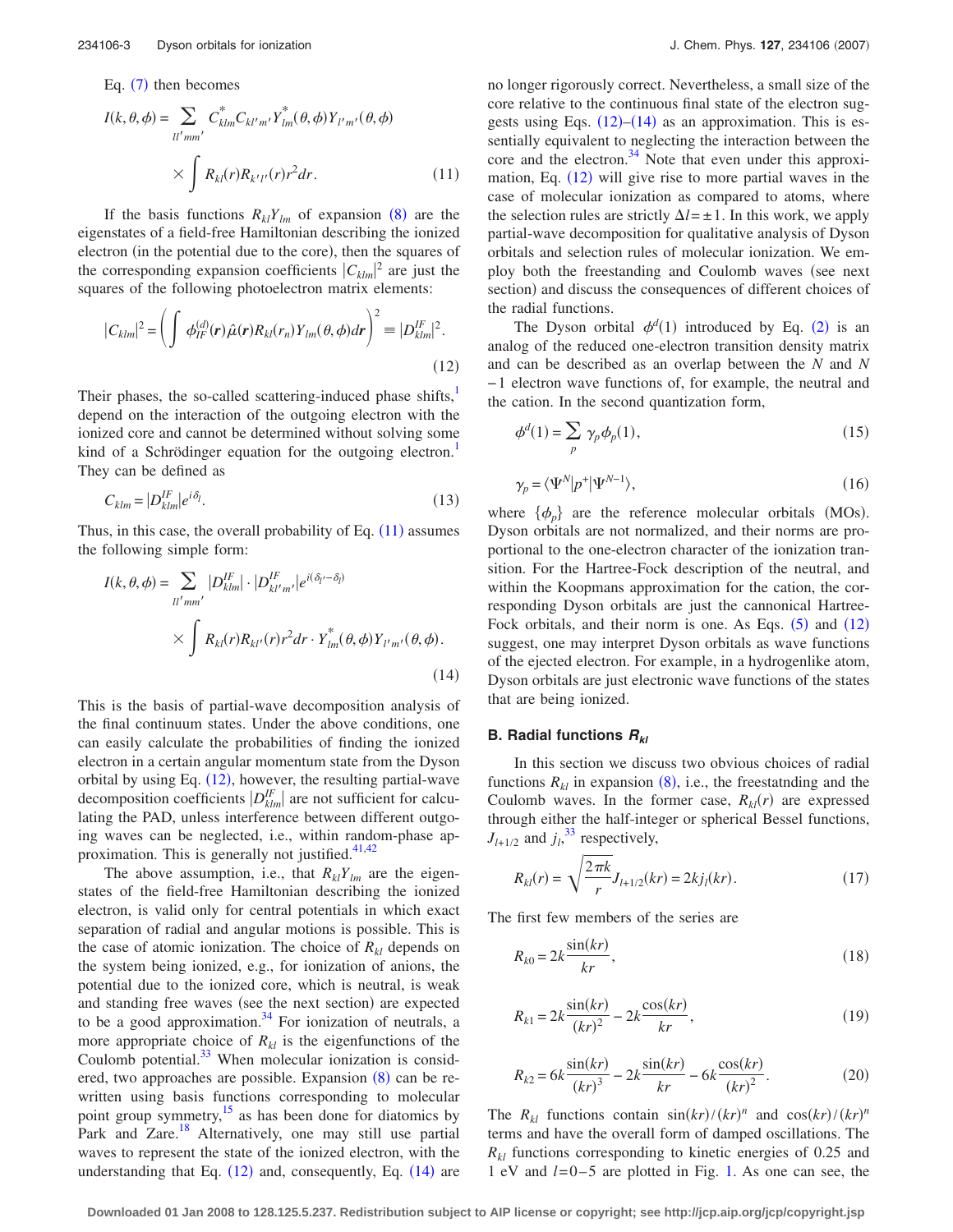<span id="page-3-0"></span>

FIG. 1. Radial parts of the freestanding spherical waves,  $R_{kl}(r)$  for  $k$  $= 0.271$  a.u. (upper panel) and  $k = 0.068$  a.u. (lower panel), which correspond to photoelectron kinetic energies of 1 and 0.25 eV, respectively.

higher *l* is, the lower is the value of the function at small distances. Also, lower kinetic energy corresponds to longer oscillations.

It is instructive to compare  $R_{kl}$  with typical atomic orbitals, as done in Fig. [2,](#page-3-1) which displays the radial parts of the *s*, *p*, and *d* Gaussian-type orbitals with the exponents representative of the carbon valence shell. These orbitals extend to only about 5 Å, where only the lowest *l* radial functions have significant density. By virtue of Eq.  $(12)$  $(12)$  $(12)$ , one can expect that ionization of Rydberg states yields higher angular momentum photoelectrons, as compared to ionization of valence states of similar symmetry. High-*l* states also become more probable for higher-energy electrons due to tighter oscillations in the  $R_{kl}$  functions with larger  $k$  values (i.e., Wigner law).

As  $kr$  becomes very small  $(kr \le l)$ , the radial functions have the following asymptotic behavior:<sup>43</sup>

<span id="page-3-1"></span>

FIG. 2. Radial parts for the *s*, *p*, and *d* Gaussian-type orbitals with the exponent  $\alpha = 0.1$ , a typical value for the carbon valence shell.

<span id="page-3-4"></span>
$$
R_{kl} = 2k \frac{(kr)^l}{(2l+1)!!}.
$$
\n(21)

The Coulomb waves have more complicated form that involve confluent hypergeometric functions of complex arguments. $33$  In this work, we consider only the limit of very small *k* values  $(k \rightarrow 0)$ , in which the radial functions can be expressed $33$  through the Bessel functions,

$$
R_{kl} / \sqrt{(k)}|_{k \to 0} = \sqrt{(4\pi/r)} J_{2l+1}(\sqrt{(8r)}).
$$
 (22)

<span id="page-3-5"></span>The Coulomb waves for  $k=0.01$  eV are plotted in Fig. [3.](#page-4-0) The most obvious difference between the Coulomb and the freestanding waves (shown in the inset) is much tighter oscillations of the former, which can be rationalized in terms of strong attractive character of the Coulomb potential. Thus, for the same Dyson orbital, the expansion in the Coulomb waves will contain higher angular momentum terms, and the dependence of the corresponding  $|C_{klm}|^2$  on kinetic energy of the electrons will be less pronounced.

#### **C. Averaging over molecular orientations**

Depending on the experimental setup, different distributions of molecules are sampled by ionization, which gives rise to different types of PADs. The analytic expressions for several experimental setups have been developed using angular momentum algebra, as summarized in Ref. [1.](#page-12-0) We adopt a more flexible numerical approach that enables us to average over any spatial distribution as described below.

By introducing Euler transformations  $\hat{R}_{\alpha\beta\gamma}$  and  $\hat{R}_{\alpha\beta\gamma}^{-1}$  between the molecular  $\{x', y', z'\}$  and the laboratory  $\{x, y, z\}$ frames (see Appendix), and by considering probability  $\Omega(\alpha,\beta,\gamma)$  of different molecular orientations, Eq. ([12](#page-2-1)) becomes

<span id="page-3-3"></span>
$$
\overline{|C_{klm}|^2} = \int |C_{klm}(\alpha, \beta, \gamma)|^2 \Omega(\alpha, \beta, \gamma) d\alpha d\beta d\gamma, \qquad (23)
$$

<span id="page-3-2"></span>
$$
|C_{klm}(\alpha,\beta,\gamma)|^2
$$
  
= 
$$
\left| \int \phi^d(R_{\alpha\beta\gamma}r)\mu(r)R_{kl}(r_n)Y_{lm}(\theta_n,\phi_n)dr \right|^2,
$$
 (24)

where  $|\overline{C_{klm}}|^2$  are the  $|C_{klm}|^2$  coefficients averaged over all molecular orientations in the laboratory frame. If all molecular orientations are equally probable, i.e.,  $\Omega(\alpha, \beta, \gamma) = 1/4\pi$ , most of the information about the Dyson orbital is lost. To avoid the loss of information, the molecules could be prealigned prior to ionization event, e.g., by electronic excitation or by selecting a particular rotational state. Finally, in coincidence experiments,  $3,44$  $3,44$  the photoelectrons can be recorded in the recoil frame, thus allowing one to retrieve the information about the Dyson orbital essentially in the molecular frame. Below we discuss averaging for two common experimental setups.

Let us consider photoionization from electronically excited states, when the molecules are selected by the first laser (assume the first laser is polarized along  $z$  axis). The prob-

**Downloaded 01 Jan 2008 to 128.125.5.237. Redistribution subject to AIP license or copyright; see http://jcp.aip.org/jcp/copyright.jsp**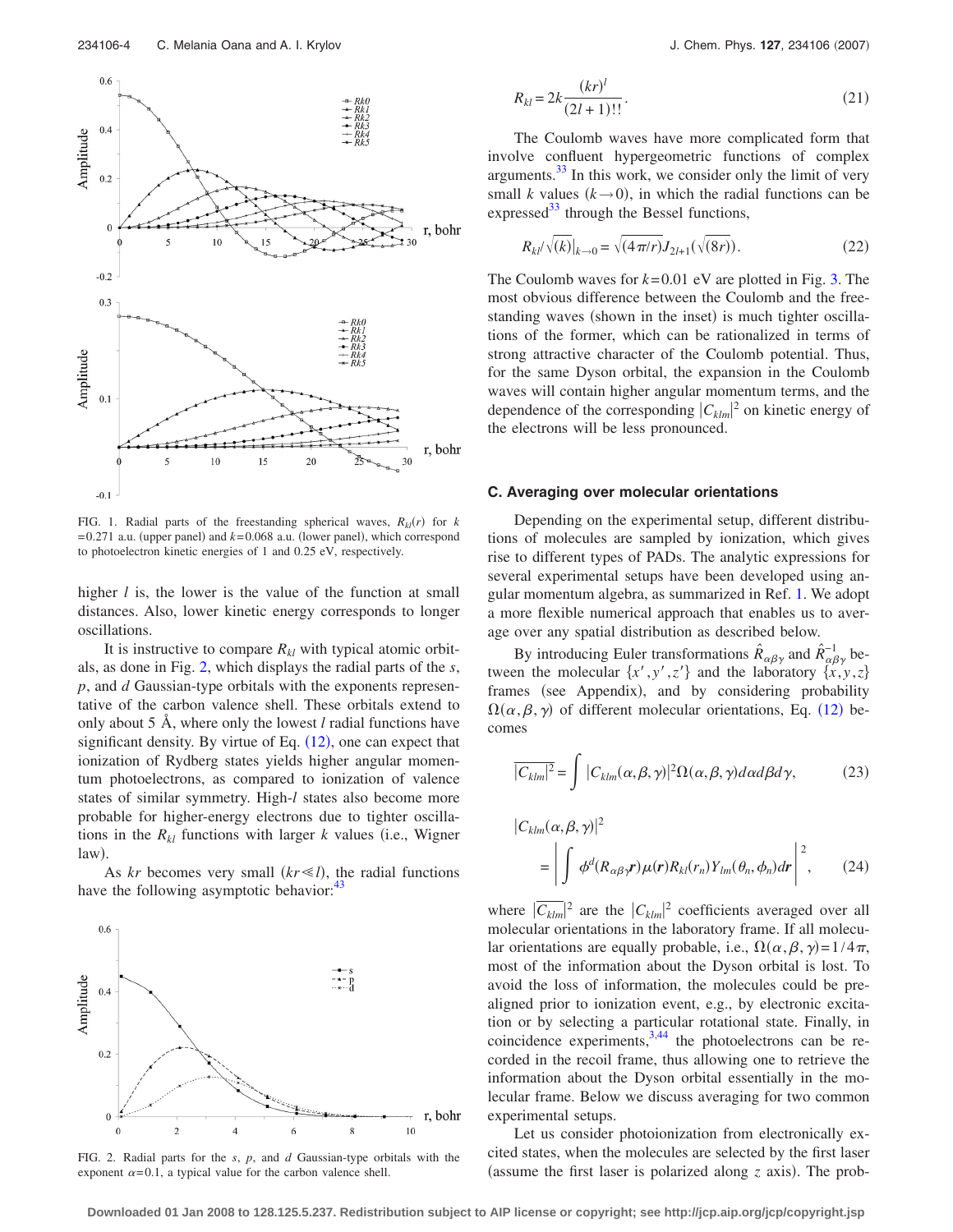<span id="page-4-0"></span>

FIG. 3. Radial parts of the Coulomb waves,  $R_{kl}(r)$  for  $k = 0.00271$  a.u.  $(E_k = 0.01 \text{ eV})$ . Inset: The corresponding freestanding spherical waves in the same *r* range.

ability of a molecule to be excited is proportional to the scalar product between the laser dipole  $\mu_1 = z$  and the dipole moment of an electronic transition  $\mu_{el}$ ,

$$
\Omega(\alpha, \beta, \gamma) = (R_{\alpha\beta\gamma}^{-1} \mu_{\rm el} \cdot z)^2.
$$
 (25)

For diatomic molecules, the above yields two simple expressions, for the parallel and perpendicular electronic transitions,

$$
\Omega^{\text{par}}(\alpha, \beta, \gamma) = \cos^2(\beta),\tag{26}
$$

$$
\Omega^{\text{per}}(\alpha, \beta, \gamma) = \sin^2(\beta). \tag{27}
$$

In coincidence experiments, if molecules are aligned along *z* axis, only averaging over the azimuthal angle  $\alpha$  should be conducted, as well as averaging between parallel and antiparallel (with respect to  $z$  axis) orientations.

## **D. Ionized, electron-attached, and electronically excited states within EOM-CCSD formalism**

Conceptually, EOM approach $45-52$  $45-52$  is similar to configuration interaction (CI): Target EOM states are found by diagonalizing the so-called similarity transformed Hamiltonian  $\bar{H} = e^{-T}He^{T}$ ,

$$
\overline{H}R = ER,\tag{28}
$$

$$
L\overline{H} = LE,\tag{29}
$$

$$
LR = 1,\tag{30}
$$

where  $T$ ,  $R$ , and  $L^+$  are general excitation operators with respect to the reference determinant  $|\Phi_0\rangle$ . Due to the non-Hermitian nature of  $H$ , its left eigenstates  $L$  are not Hermitian conjugates of *R*. Regardless of the choice of *T*, the spectrum of  $\overline{H}$  is exactly the same as that of the original Hamiltonian *H*—thus, in the limit of the complete manyelectron basis set, EOM is identical to full configuration interaction. In a more practical case of a truncated basis, e.g., when *T* and *R* are truncated at single and double excitations, the EOM models are numerically superior to the corresponding CI models,<sup>53</sup> because correlation effects are "folded in" in the transformed Hamiltonian. Moreover, the truncated EOM models are size consistent (or, more rigorously, size

intensive), provided that the amplitudes  $T$  satisfy the CC equations for the reference state  $|\Phi_0\rangle$ ,

$$
\langle \Phi_{\mu} | \bar{H} - E | \Phi_0 \rangle = 0, \tag{31}
$$

where  $\Phi_{\mu}$  denotes  $\mu$ -tuply excited determinants, e.g.,  $\{\Phi_i^a, \Phi_{ij}^{ab}\}$  in the case of coupled-cluster singles and doubles (CCSD).

By combining different types of excitation operators and references  $|\Phi_0\rangle$ , different groups of target states can be accessed, as explained, for example, in Refs. [52](#page-12-35) and [54.](#page-12-37) In the ionized/electron-attached EOM models[,55–](#page-12-38)[58](#page-13-0) operators *R* are not electron conserving (i.e., include different numbers of creation and annihilation operators),

<span id="page-4-2"></span>
$$
\Psi^{N-1} = R^{\text{IP}} \Psi_{\text{CCSD}}^{N} = R^{\text{IP}} e^{T_1 + T_2} \Phi_0,
$$
  
\n
$$
R^{\text{IP}} = \sum_{i} r_i i + \frac{1}{2} \sum_{ija} r_{ij}^a \sigma^+ j i,
$$
\n(32)

where  $\Psi_{\text{CCSD}}^N$  and  $\Phi_0$  are the reference CCSD wave functions and the reference Slater determinant of the neutral, respectively. Thus, for the ionization from the electronic ground state, Dyson orbitals are defined as

<span id="page-4-3"></span>
$$
\gamma_p^R = \langle \Phi_0 e^{-(T_1 + T_2)} (1 + \Lambda) | p^+ | R^{\text{IP}} e^{T_1 + T_2} \Phi_0 \rangle,
$$
  

$$
\gamma_p^L = \langle \Phi_0 e^{-(T_1 + T_2)} L^{\text{IP}} | p | e^{T_1 + T_2} \Phi_0 \rangle.
$$
 (33)

Electronically excited states can be described when the reference  $|\Phi_0\rangle$  corresponds to the ground state wave function, and operators *R* conserve the number of electrons and the total spin, $47,49,59$  $47,49,59$  $47,49,59$ 

$$
\Psi_{\text{ex}}^N = R^{\text{EE}} \Psi_{\text{CCSD}}^N = R^{\text{EE}} e^{T_1 + T_2} \Phi_0,\tag{34}
$$

<span id="page-4-1"></span>
$$
R^{EE} = r_0 + \sum_{ia} r_i^a a^+ i + \frac{1}{4} \sum_{ijab} r_{ij}^{ab} a^+ b^+ ji,\tag{35}
$$

<span id="page-4-4"></span>and the corresponding Dyson orbitals are thus

$$
\gamma_p^R = \langle \Phi_0 e^{-(T_1 + T_2)} L^{EE} | p^+ | R^{IP} e^{T_1 + T_2} \Phi_0 \rangle,
$$
  

$$
\gamma_p^R = \langle \Phi_0 e^{-(T_1 + T_2)} L^{IP} | p^+ | R^{EE} e^{T_1 + T_2} \Phi_0 \rangle,
$$
 (36)

**Downloaded 01 Jan 2008 to 128.125.5.237. Redistribution subject to AIP license or copyright; see http://jcp.aip.org/jcp/copyright.jsp**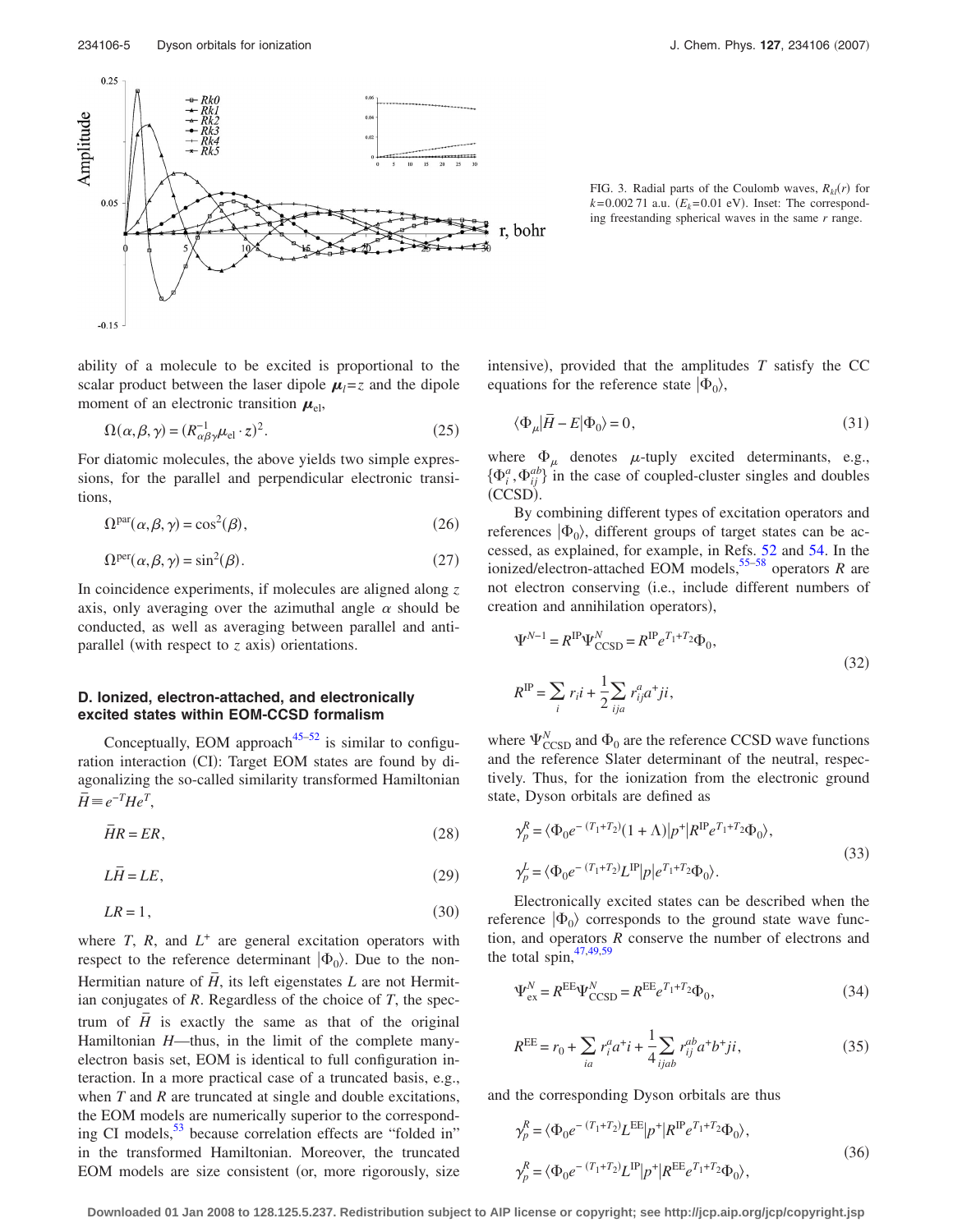<span id="page-5-0"></span>

FIG. 4. Relevant MOs of formaldehyde.

Similarly to one-particle transition density matrices in EOM-CC for excitation energies (EOM-EE) theory,<sup>49</sup> the "right" and "left" Dyson orbitals,  $\gamma_p^R$  and  $\gamma_p^L$ , are not identical, and Eq.  $(12)$  $(12)$  $(12)$  should be rewritten as

$$
|C_{klm}|^2 = \int \phi^{d,R}(r)\mu(r)R_{kl}(r_n)Y_{lm}(\theta_n, \phi_n)dr
$$

$$
\int \phi^{d,L}(r)\mu(r)R_{kl}(r_n)Y_{lm}^*(\theta_n, \phi_n)dr.
$$
 (37)

Since the same reference CCSD wave function is employed in both EOM-IP and EOM-EE calculations, the evaluation of Dyson orbitals is very straightforward and does not require to deal with nonorthogonal MO sets.

We implemented Dyson orbitals for the CCSD/EOM-EE-CCSD/EOM-SF-CCSD and EOM-IP/EA-CCSD wave functions of the initial and ionized/electron-attached states, respectively. EOM-EE-CCSD includes single 1*h*1*p*, 1-hole-1-particle) and double  $(2h2p)$  excitations in the EOM part, see Eq. ([35](#page-4-1)), and is therefore appropriate for electronically excited states that are dominated by single-electron excitations. The SF variant allows us to consider initial states of a diradical or triradical character, as well as some doubly excited states.<sup>54</sup> EOM-IP-CCSD, which includes  $1h$  and  $2h1p$ operators in the EOM part, see Eq.  $(32)$  $(32)$  $(32)$ , is capable of describing states dominated by Koopmans-type (1h) excitations including the states with several singly ionized configurations strongly mixed in the target wave function. EOM-EA-CCSD includes 1*p* and 1*h*2*p* operators and allows access to other types of open-shell states.

Our implementation of Dyson orbitals within EOM uses a simple modification of our general EOM-CCSD code<sup>51</sup> following the elegant idea first employed by Stanton who pointed out that simply by adding a very diffuse orbital (e.g., the size of Earth) to the basis and generating guess vectors

<span id="page-5-1"></span>TABLE I. Vertical ionization energies (eV) and leading contributions to Dyson orbitals for the ionization of  $CH<sub>2</sub>O$  in its ground state producing various states of the cation, EOM-IP-CCSD/6-311G $(2+, 2+)G^{**}$ .

| $CH2O+$ state                                     | $IE$ (eV) | Dyson orbital       |
|---------------------------------------------------|-----------|---------------------|
| $X^{2}B_{1} (n_{\sigma}^{2}\pi^{2}n_{\pi}^{1})$   | 10.63     | 98.7% $\phi_{2b}$   |
| $1^{2}B_{2} (n_{\sigma}^{2} \pi^{1} n_{\pi}^{2})$ | 14.35     | 99.8% $\phi_{1b}$   |
| $1^2A_1(n_\sigma^1\pi^2n_\pi^2)$                  | 15.90     | 99.1% $\phi_{5a_1}$ |

that include excitations to/from this orbital is equivalent to ionization/attachment. Thus, Dyson orbitals are simply the corresponding row/column in the EOM-EE transition density matrices. $51,60$  $51,60$ <sup> $\overline{ }$ </sup> Their norms are proportional to the oneelectron character of the ionizing excitation. The twoelectron character of the ionization can be estimated only from the two-particle transition density matrices,

$$
\gamma_{pqs}^{R} = \langle \Phi_0 e^{-(T_1 + T_2)} L^{EE} | p^+ q^+ s | R^{IP} e^{T_1 + T_2} \Phi_0 \rangle, \tag{38}
$$

$$
\gamma_{pqs}^L = \langle \Phi_0 e^{-(T_1 + T_2)} L^{\rm IP} | s^+ q p | R^{\rm EE} e^{T_1 + T_2} \Phi_0 \rangle. \tag{39}
$$

For ionization transitions that have mainly two-electron character, the Dyson orbital norm is close to zero.

#### **E. Implementation details**

Our implementation consists of the two major parts: (i) Calculation of Dyson orbitals, and (ii) the partial-wave decomposition analysis and averaging. The first part, which is based on Eqs.  $(16)$  $(16)$  $(16)$ ,  $(33)$  $(33)$  $(33)$ , and  $(36)$  $(36)$  $(36)$ , requires calculation of correlated wave functions of the initial and target states and is implemented within the EOM-CC suite of codes in the Q-CHEM electronic structure package.<sup>61</sup> The Dyson orbitals are expressed in terms of the reference MOs, see Eq. ([16](#page-2-3)), and the normalized coefficients  $\gamma_p$ , as well as the norms of the orbitals, are printed in the output. The values of the Dyson orbital on a cubic grid can also be computed and plotted using visualization software, e.g., VMD.<sup>[62](#page-13-4)</sup>

The second part, which is a separate computer program, calculates  $|C_{klm}|^2$ , see Eq. ([24](#page-3-2)), for specified *k* values and up to a maximum *l* and specified polarization of ionizing radiation. The calculations are performed either in the molecular frame, or, if averaging over the molecular orientations is requested, over the  $\{\alpha_i, \beta_i, \gamma_k\}$  grid with subsequent averaging, Eq.  $(23)$  $(23)$  $(23)$ . The evaluation of integral  $[Eq. (24)]$  $[Eq. (24)]$  $[Eq. (24)]$  is done numerically on the cubic  $\{r_{lmn} = (x_l, y_m, z_n)\}$  grid in the laboratory frame as follows. At each grid point **r***lmn*, the values of

<span id="page-5-2"></span>TABLE II. Vertical excitation energies for selected valence (V) and Rydberg  $(R)$  excited states of formaldehyde, calculated at the EOM-CCSD/6-311(2)  $+, 2+)$ G<sup>\*\*</sup> level of theory (Ref. [68](#page-13-5)).

| <b>State</b>    | $E_{\rm ex}$ (eV) |  |
|-----------------|-------------------|--|
| $5^1A_1(V)$     | 10.00             |  |
| $1^1A_2(V)$     | 3.94              |  |
| $2^{1}A_{2}(R)$ | 8.22              |  |
| $3^{1}A_{2}(R)$ | 9.63              |  |
| $1^{1}B_{1}(R)$ | 7.05              |  |
| $1^{1}B_{2}(V)$ | 9.25              |  |
| $2^{1}B_{2}(R)$ | 10.75             |  |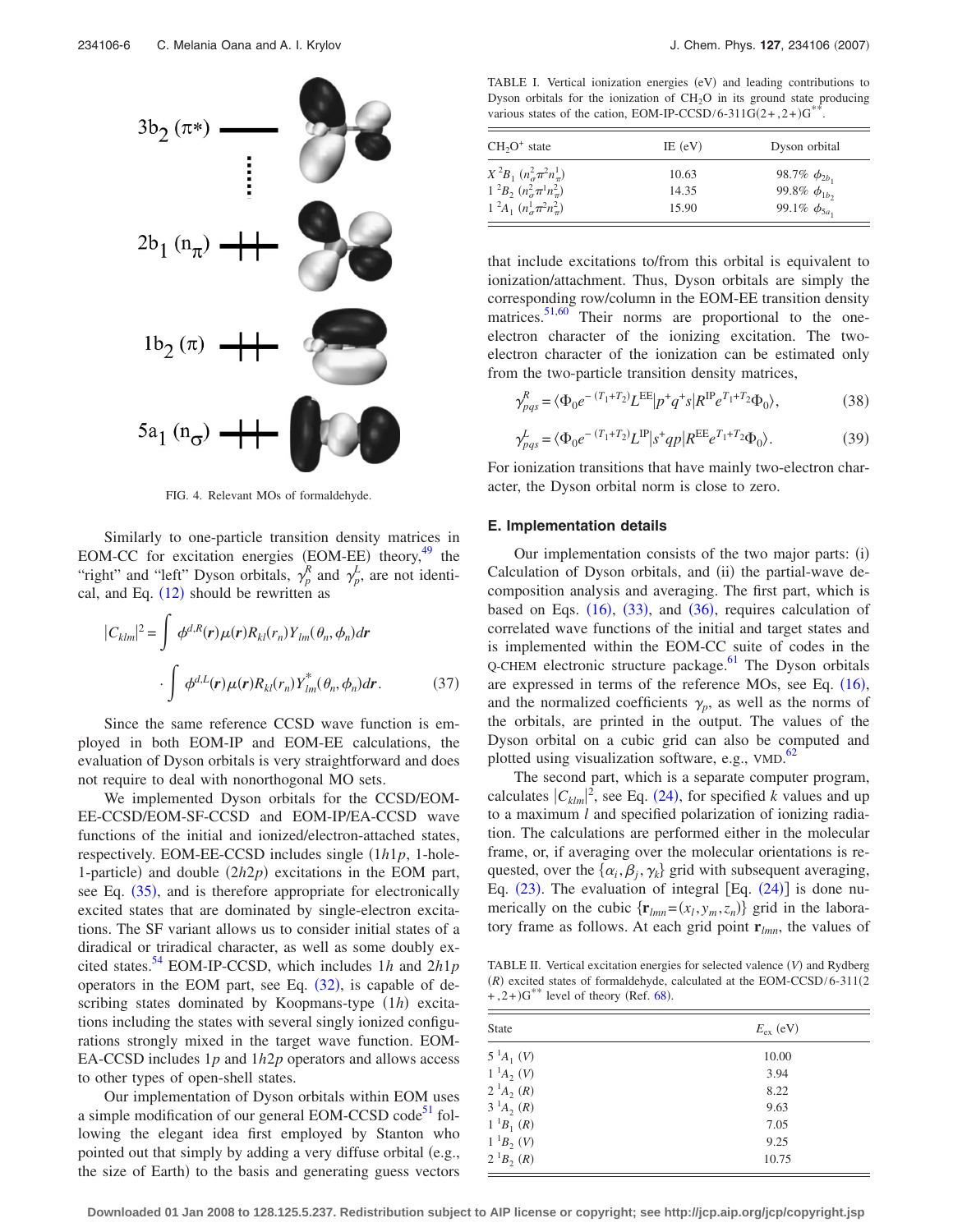<span id="page-6-0"></span>

FIG. 5. Dyson orbitals for the  ${}^{1}A_2$  and  $1 {}^{1}B_2$  excited state ionizations of formaldehyde. The leading electronic configurations are shown for each state. Only the excited electron MOs are shown for each state; the rest of the electrons occupy the same MOs as in the corresponding state of the cation.

spherical waves are calculated using analytical expressions (see below), and the value of the Dyson orbital in the laboratory frame is computed by making the transformation to the molecular frame, Eq. ([A4](#page-12-42)), and calculating  $\phi^d(R_{\alpha\beta\gamma}\mathbf{r})$ from the MO coefficients and analytic expressions of the atomic basis functions.

The position of  $R_{kl}Y_{lm}$  and, consequently, the decomposition coefficients  $|C_{klm}|^2$  depend on the origin of the laboratory coordinate system, which is unabigously defined only in the spherically symmetric systems. For molecular systems, we chose the center of density of the (left) Dyson orbital as the origin of the laboratory and molecular frames,

<span id="page-6-1"></span>

FIG. 6. Dyson orbitals for the  $1^1B_1$  and  $2^1B_2$  excited state ionizations of formaldehyde. The leading electronic configurations are shown for each state. Only the excited electron MOs are shown for each state; the rest of the electrons occupy the same MOs as in the corresponding state of the cation.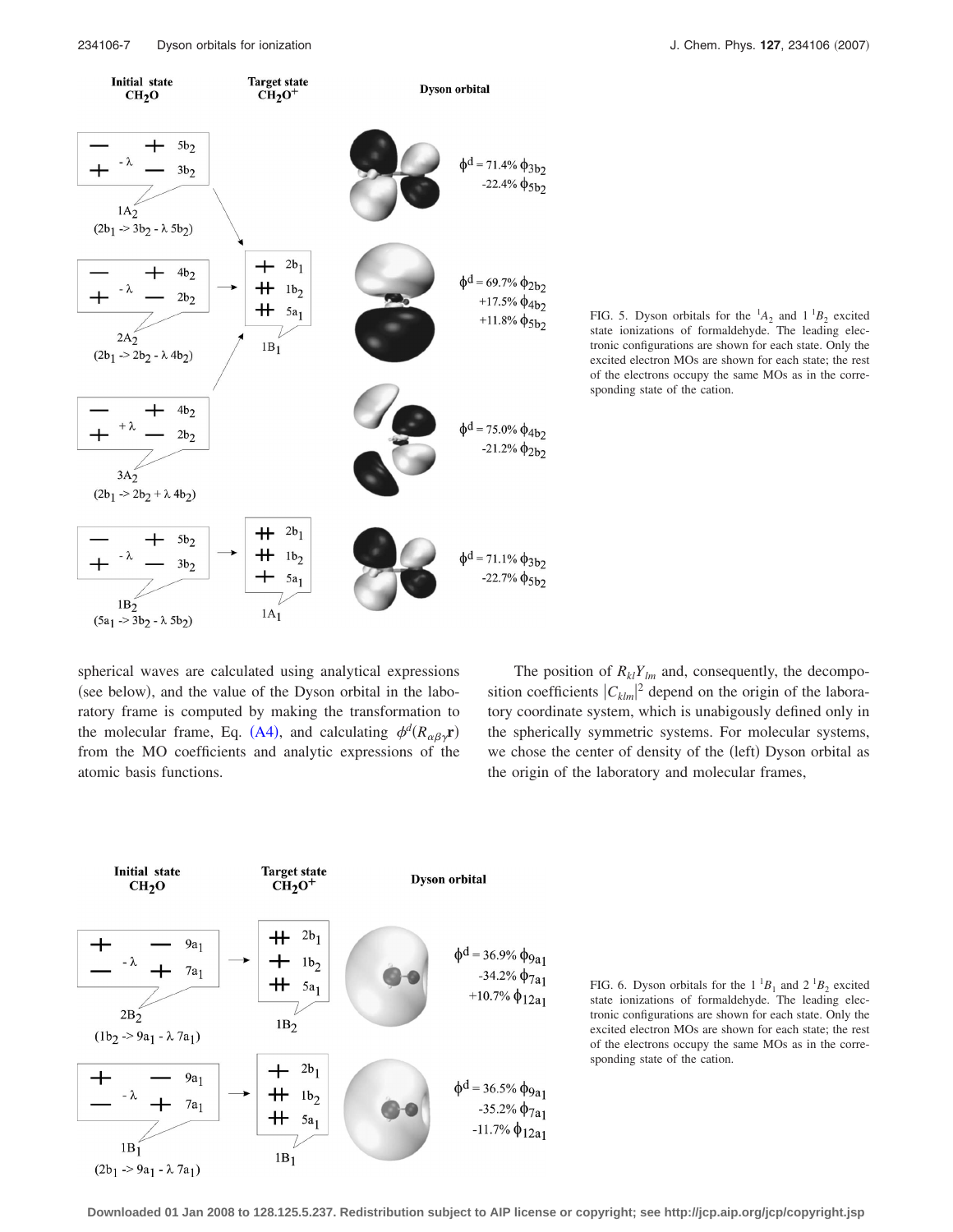FIG. 7. Dyson orbitals for the  $5^1A_1$  excited state ion-

izations of formaldehyde.

<span id="page-7-0"></span>

In the case of atomic systems, the above  $\{\bar{x}, \bar{y}, \bar{z}\}$  correspond to the atom position. This choice is equivalent to orthogonality condition of the state of ionized electron to the Dyson orbital from the pont of view of Eq.  $(1)$  $(1)$  $(1)$ .

The Bessel functions that enter the spherical waves ex-pression, Eq. ([17](#page-2-4)), are implemented in the GNU SCIENTIFIC LIBRARY.<sup>[63](#page-13-6)</sup> Alternatively, they can be easily calculated using recurrence relations.<sup>43</sup> At the small intramolecular  $r$  distances used to calculate Dyson orbitals, often  $kr \ll l$ , and the asymptotic formula in Eq.  $(21)$  $(21)$  $(21)$  should be used. Our numeric tests show that there is no general threshold value  $(kr/l)_{min}$ for using Eq.  $(21)$  $(21)$  $(21)$ . For  $l = 3 - 11$ , the  $kr/l$  threshold decreases almost linearly as *l* increases, and one could fit a function  $f(l) = al + b$  for the calculation of  $(kr/l)_{min}$ . However, for precision the exact threshold for each *l* was used in our calculations. The Coulomb waves are also implemented in the GNU SCIENTIFIC LIBRARY,<sup>[63](#page-13-6)</sup> with the  $l > kr$  restriction, which does not always hold for our applications, especially when *l*= 0. Thus, we restricted our implementation of the Coulomb waves to very small *k* values, as in Eq. ([22](#page-3-5)). The final  $|\overline{C_{klm}}|^2$ values are stored in a binary file, for subsequent PAD modeling, which gives a flexibility of calculating PADs in different representations.

## **III. FORMALDEHYDE EXAMPLE**

In this section we present the results for ionization of formaldehyde from its ground and electronically excited states of different characters. Our goal is to develop qualitative understanding of the relation between the electron configurations of the neutral molecule and its cation and the shape of the corresponding Dyson orbital. We consider ionizing transitions of the following three types: (i) Same initial state producing different final states; (ii) same final states obtained from different initial states; (iii) different initial and final states. We calculate the probabilities of different *l*, *m* angular momentum states of the photoionized electron and rationalize the results by extending the atomic selection rules to delocalized MOs using Eq. ([12](#page-2-1)). Detailed data on the computed Dyson orbitals are given in EPAPS.<sup>64</sup> Correlated Dyson orbitals for inner and outer valence ionizations of the ground-state formaldehyde have been reported and employed to interpret electron momentum and Compton profiles. $65-67$  $65-67$ 

## **A. Dyson orbitals**

The frontier MOs of formaldehyde are depicted in Fig. [4.](#page-5-0) The highest occupied orbitals have  $n_{\sigma}$ ,  $\pi$ , and  $n_{\pi}$  bonding characters, while lowest unoccupied molecular orbital is the  $\pi^*$  MO. Removing an electron from highest occupied molecular orbital (HOMO)  $(n_{\pi}, 2b_1)$  leads to the ground state

<span id="page-7-1"></span>

FIG. 8. Probabilities of finding photoelectrons in different *l*, *m* states for ionization of the  $1^1A_2$  excited state of formaldehyde producing the  $1^2B_1$ ground state. The corresponding Dyson orbital is also shown. Ionization polarization is along the *y* axis. Bars clustered around an *l* value correspond to different *m* = −1 *··l* values.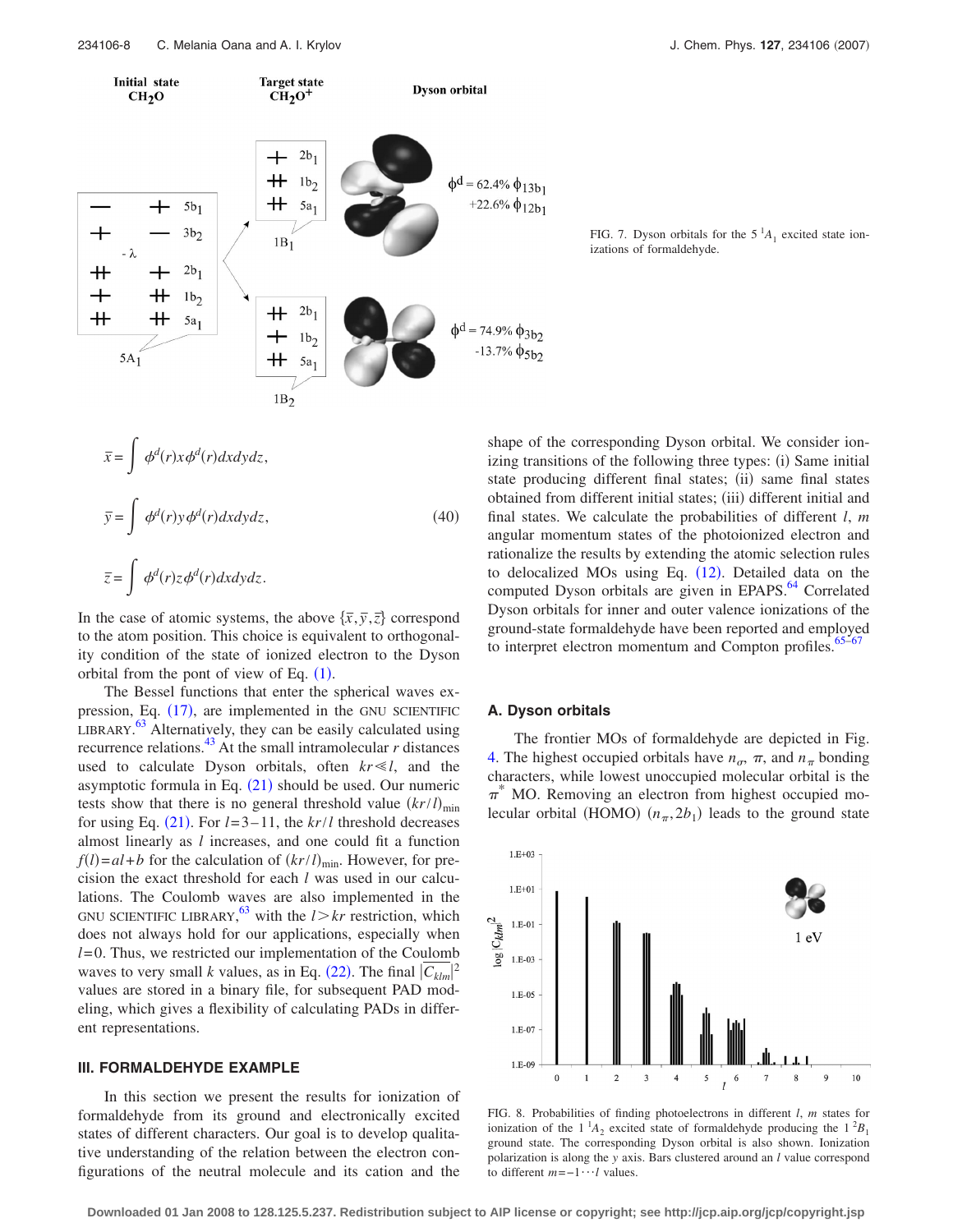<span id="page-8-0"></span> $1.E+03$ 

 $1.E + 01$ 

 $1.E-01$ 

 $1.E-03$ 

1.E-05

 $1.E-07$ 

1.E-09

 $1.E + 03$ 

 $1.E + 01$ 

 $1.E-01$ 

 $1.E-03$ 

 $1.E-05$ 

 $1.E-07$ 

 $1.E-09$ 

 $\mathbf{0}$ 

 $\overline{1}$ 

 $\log|\textrm{C}_{klm}|^2$ 

 $log |C_{klm}|$ 



FIG. 9. Probabilities of obtaining different *l*, *m* states of photoelectrons for ionization of the  $1 \, {}^{1}A_{2}$  excited state of formaldehyde producing the  $1^2B_1$  ground state, in the limit of small kinetic energy (0.01 eV), calculated using the freestanding (upper panel) and the Coulomb (lower panel) spherical waves. The corresponding Dyson orbital is also shown. Ionization polarization is along the *y* axis. Bars clustered around an *l* value correspond to different  $m = -l \cdot \cdot \cdot l$  values.

 $(X^2B_1)$  of the CH<sub>2</sub>O<sup>+</sup> cation, while ionizations of the lower MOs give rise to the  $1^2B_2$  and  $1^2A_1$  excited states (see Table [I](#page-5-1)).

 $\overline{\mathbf{3}}$ 

 $\overline{\mathbf{4}}$ 

5

 $\overline{l}$ 

 $\sqrt{6}$ 

 $\overline{7}$ 

8

 $\overline{2}$ 

For Hartree-Fock (HF) wave functions and within the Koopmans approximation, the Dyson orbitals for each of the above ground state ionizations are just the corresponding canonical MOs of  $CH<sub>2</sub>O$ . When correlation is taken into account at the CCSD and EOM-IP-CCSD levels of theory [using the  $6-311(2+,2+)G^{*+}$  basis], the Dyson orbitals remain essentially unchanged and retain almost 100% Koopmans character, as summarized in the last column of Table [I,](#page-5-1) which contains leading contributions to the corresponding Dyson orbitals in terms of the canonical Hartree-Fock MOs. This is not surprising for a well-behaved, closed-shell molecule whose ground-state wave function is dominated by a single electronic configuration and the cation states are nondegenerate. However, for ionization from excited states, in which multiple configurations are present, we expect significant differences with respect to the Koopmans picture.

The electronically excited states of formaldehyde are summarized in Table [II.](#page-5-2) The lowest valence singlet excited state  $1^1A_2$  corresponds to the  $n_{\pi} \rightarrow \pi^*$  excitation. From about 7 eV onward, several valence and Rydberg excited states appear.<sup>68</sup> We consider only one-electron transitions, for which the norm of Dyson orbitals is relatively large.

The wave function of the lowest valence excited state

 $1<sup>1</sup>A<sub>2</sub>$  contains two major configurations, corresponding to the  $2b_1(n_{\pi}) \rightarrow 3b_2(\pi^*)$  and  $2b_1 \rightarrow 5b_2$  (Rydberg) excitations. The lowest state of the cation, which can be derived from one-electron ionization of this excited state, is the  $1^2B_1$ ground state. The calculated Dyson orbital is shown in Fig. [5](#page-6-0) and consists of the  $3b_2$  MO (71.4%),  $5b_2$  (92.4%), as well as smaller contributions from other  $b_2$  MOs. This composition reflects the relative weights of Slater determinants that form the initial  $1^1A_2$  excited state (64.0% and 21.1%, respectively), as calculated from the EOM-EE amplitudes.

The next valence excited state is  $1<sup>1</sup>B_2$ , which corresponds to excitations to the same pair of MOs  $(3b_2 \text{ and } 5b_2)$ , but from the lower  $5a_1(n_\sigma)$  orbital. Ionization leads to the  $1^{2}B_{2}$  excited state of CH<sub>2</sub>O<sup>+</sup>. The Dyson orbital MO composition for this  $1 \frac{1}{2}$   $\rightarrow$   $1 \frac{2}{3}$  transition is almost the same as for the above  $1 \overline{A}_2 \rightarrow 1 \overline{B}_1$  ionization, despite different characters of the initial and final states. What the two transitions have in common is the "wave function" of the leaving electron: In both cases it is a combination of the  $3b_2$  and  $5b_2$ MOs. These Dyson orbitals are also similar to the  $3b_2$  MO because  $3b_2$  and  $5b_2$  MOs have approximately the same angular distribution and differ only by their radial dependence. For one-electron ionizations, Dyson orbitals can be estimated semiquantitatively by considering the ionization of each of the electronic configurations of the initial state wave function, without relaxing the remaining occupied orbitals. Thus,

9

10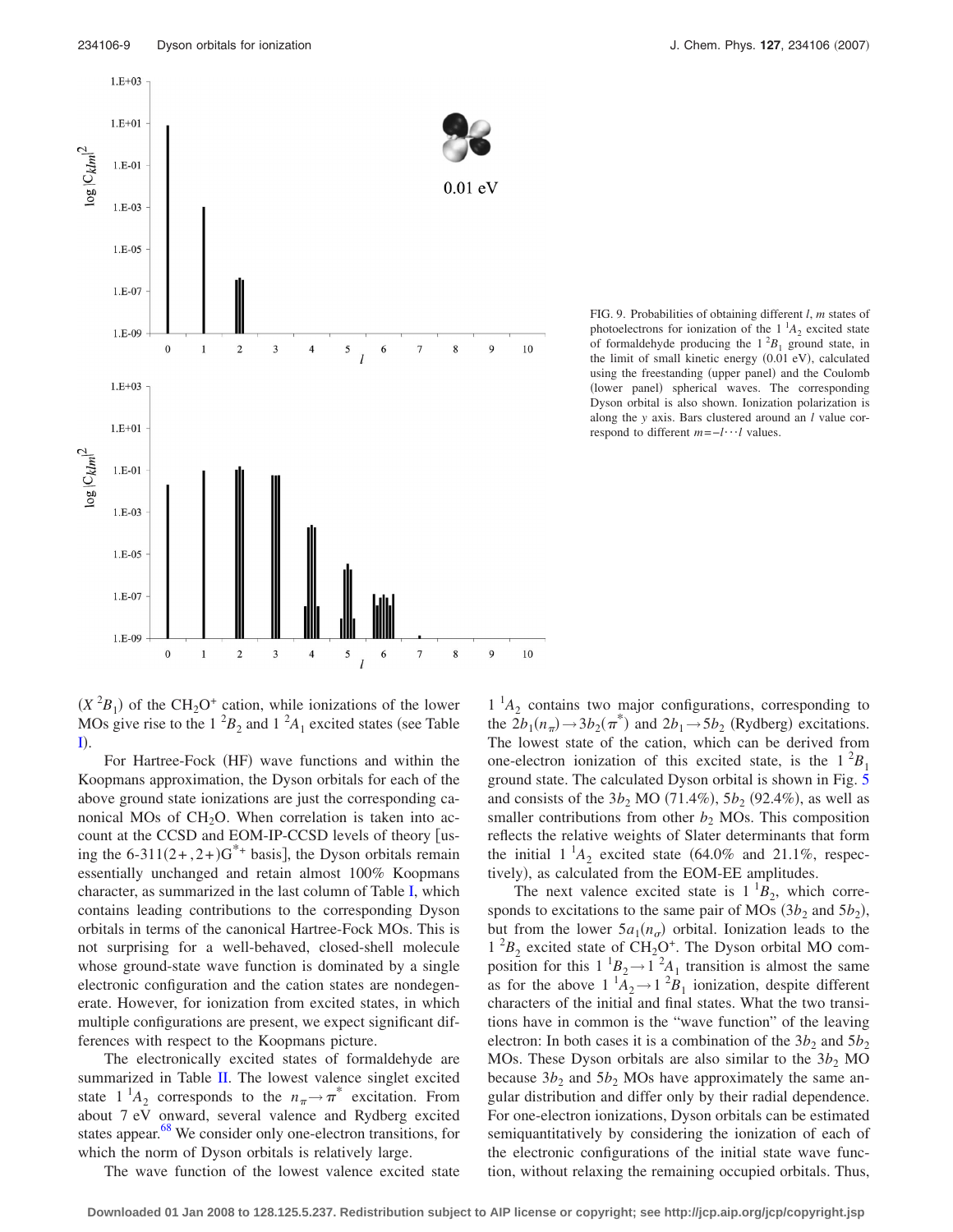<span id="page-9-0"></span>

FIG. 10. Probabilities of finding photoelectrons in different *l*, *m* states for ionization of the 1  $^{1}A_{2}$  excited state of formaldehyde producing the  $1^2B_1$  ground state. Ionization laser is polarized along the *y* axis, perpendicular to the molecular plane, and cylindrical averaging around the *y* axis is conducted. Bars clustered around an *l* value correspond to different *m* = −*l⋅*⋅*·l* values.

a Koopmans-type picture applies to the ionization of multiconfigurational wave functions, which provides useful guidelines for rationalizing the shapes of complicated Dyson orbitals for excited state ionization.

The Koopmans-type picture also emerges from considering ionization of Rydberg excited states. The  $X^1B_1$  and  $2^{1}B_2$  states consist mainly of excitations to the  $9a_1$  and  $7a_1$ Rydberg MOs from the  $2b_1(n_{\pi})$  and  $1b_2(\pi)$  orbitals, respectively, as shown in Fig. [6.](#page-6-1) The Dyson orbitals for these  $1^1B_1 \rightarrow X^2B_1$  and  $2^1B_2 \rightarrow 1^2B_2$  ionization transition contain approximately the same combination of  $a_1$  MOs due to the similarity of the excited electron wave functions.

Let us now analyze the Dyson orbitals for the transitions between the *different* excited states of the neutral and the *same* target state of the cation. The first three  $^{1}A_{2}$  states of formaldehyde represent excitations from the HOMO to different  $b_2$  MOs; the resulting cation is in the ground  $1^2B_1$ state. The  $1^1A_2$  state corresponds to excitations to the already discussed  $3b_2$  and  $5b_2$  MOs, while the next two states are the excitations to the *plus* and, respectively, *minus* combinations of  $2b_2$  and  $4b_2$  Rydberg MOs. As seen from Fig. [5,](#page-6-0) the shapes of the Dyson orbitals for these  $n \binom{1}{2}$   $\rightarrow$  1  $\binom{2}{1}$ *n*  $=1-3$ ) ionizations are very different indeed. This is easily rationalized because the orbital levels of the leaving electron are not the same:  $3b_2 - 5b_2$ ,  $2b_2 + 4b_2$ ,  $2b_2 - 4b_2$ . For the last two Dyson orbitals, the  $2b_2$ :  $4b_2$  ratio is directly related to the relative weights of the corresponding amplitudes in the  $2^{1}A_2$  and  $3^{1}A_2$  wave functions: 63.7%  $2b_2+16.2\%$  4*b*<sub>2</sub>, and, respectively,  $69.1\%$   $2b_2 - 19.5\%$   $4b_2$ .

The norms of Dyson orbitals, as discussed in Sec. II, are related to one-electron character of the transition. In the case of formaldehyde, the norm of all Dyson orbitals for one electron ionizations is found to be about 0.12. Our calculations of other small molecules show that the norm of Dyson orbitals for one-electron ionization is approximately constant for a given molecular species. An interesting case is the  $5<sup>1</sup>A<sub>1</sub>$ excited state of formaldehyde (Fig. [7](#page-7-0)), which involves two different types of excitations:  $1b_2(\pi) \rightarrow 3b_2(\pi^*)$  and  $2b_1(n_\pi) \rightarrow 5b_1$  (Rydberg). Thus, ionization could lead to either the  $1^2B_2$  or  $X^2B_1$  cation states. The norms of the

<span id="page-9-1"></span>TABLE III. The largest  $|C_{klm}|^2$  coefficients (>10<sup>-4</sup>) for three formaldehyde ionization transitions: (A)  $1 \ {}^{1}A_{2}(V) \rightarrow X \ {}^{2}B_{1}$ , molecular frame, (B)  $1 \ {}^{1}A_{2}(V)$  $\rightarrow$  1  ${}^{2}B_{1}$ , averaging around *y*, (C) 2  ${}^{1}A_{2}(R)$   $\rightarrow$  1  ${}^{2}B_{1}$ , molecular frame. Ionization polarization is along the *y* axis, perpendicular to the molecular plane, and  $k=0.271$  a.u.  $(E_k=1 \text{ eV})$ .

|                |                                                                                 | $\vert C_{klm}\vert^2$                                        |                                                                                              |                                                                                                        |
|----------------|---------------------------------------------------------------------------------|---------------------------------------------------------------|----------------------------------------------------------------------------------------------|--------------------------------------------------------------------------------------------------------|
| l              | m                                                                               | А                                                             | $\mathbf B$                                                                                  | $\mathcal{C}$                                                                                          |
| $\overline{0}$ | $\Omega$                                                                        | 7.8                                                           | 7.1                                                                                          | $5.3 \times 10^{1}$                                                                                    |
| $\mathbf{1}$   | $\mathbf{0}$<br>$\mathbf{1}$                                                    | 3.7<br>. <sup>a</sup>                                         | 2.2<br>1.1                                                                                   | $2.0 \times 10^{-3}$<br>$\cdots$                                                                       |
| $\overline{c}$ | $\overline{0}$<br>1<br>$\overline{c}$                                           | $1.6 \times 10^{-1}$<br>$\cdots$<br>$1.2 \times 10^{-1}$      | $8.3 \times 10^{-2}$<br>$2.5 \times 10^{-3}$<br>$1.2 \times 10^{-1}$                         | $1.2 \times 10^{2}$<br>$\cdots$<br>$1.8 \times 10^{2}$                                                 |
| 3              | $\overline{0}$<br>$\mathbf{1}$<br>$\overline{c}$<br>3                           | $3.1 \times 10^{-2}$<br>$\ldots$<br>$2.9 \times 10^{-2}$<br>. | $1.9 \times 10^{-2}$<br>$1.6 \times 10^{-3}$<br>$1.7 \times 10^{-2}$<br>$2.5 \times 10^{-2}$ | $3.8 \times 10^{-2}$<br>$\cdots$<br>$2.3 \times 10^{-2}$<br>.                                          |
| 4              | $\theta$<br>$\mathbf{1}$<br>$\overline{c}$<br>3<br>$\overline{4}$               | $10^{-5} - 10^{-6b}$                                          | $10^{-5} - 10^{-6}$                                                                          | $6.8 \times 10^{-2}$<br>$\cdots$<br>$4.1 \times 10^{-2}$<br>$7.7 \times 10^{-2}$                       |
| 5              | $\overline{0}$<br>$\mathbf{1}$<br>$\overline{2}$<br>3<br>$\overline{4}$<br>5    | $10^{-6} - 10^{-8}$                                           | $10^{-7} - 10^{-8}$                                                                          | $10^{-5} - 10^{-7}$                                                                                    |
| 6              | $\mathbf{0}$<br>$\mathbf{1}$<br>$\overline{c}$<br>3<br>$\overline{4}$<br>5<br>6 | $10^{-7} - 10^{-8}$                                           | $10^{-7} - 10^{-8}$                                                                          | $2.2 \times 10^{-3}$<br>.<br>$1.6 \times 10^{-3}$<br>$8.4 \times 10^{-4}$<br>.<br>$3.3 \times 10^{-3}$ |

<sup>a</sup>Zero coefficients, due to symmetry.

<sup>b</sup>For  $|C_{klm}|^2$  < 10<sup>-4</sup>, only the order of magnitude of the highest coefficients is given.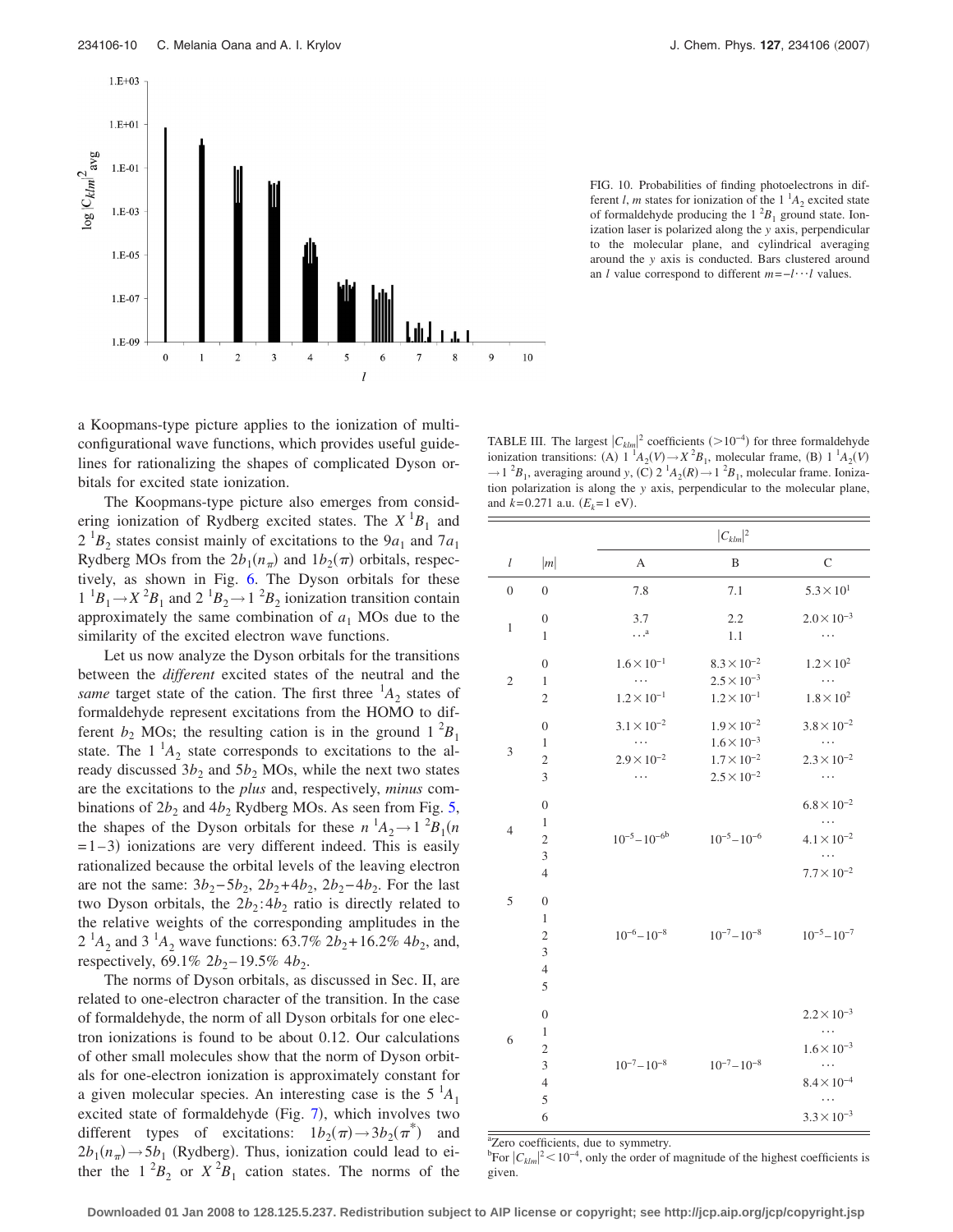<span id="page-10-0"></span>

FIG. 11. Probabilities of finding photoelectrons in different *l*, *m* states for ionization of the  $2^{-1}A_2$  excited state of formaldehyde producing the  $1^2B_1$  ground state. The corresponding Dyson orbital is also shown. Ionization polarization is along the *y* axis. Bars clustered around an *l* value correspond to different *m*=−*l*¯*l* values.

 $5^{-1}A_1 \rightarrow X^{-2}B_2$  and  $5^{-1}A_1 \rightarrow X^{-2}B_1$  Dyson orbitals are 0.078 and, respectively, 0.042, the sum of the values being 0.12.

# **B. Partial-wave decomposition: The** *Cklm* **2 coefficients**

The squares of the  $C_{klm}$  coefficients give the probability of obtaining a photoelectron with *l*, *m* angular momentum, and wave number *k*, under the assumption that  $R_{kl}Y_{lm}$  are eigenstates of the ejected electrons (see Sec. II A). For ionization of atoms the allowed states are  $\Delta l = \pm 1$  with respect to the Dyson orbital *l* quantum number. In the molecular case, Dyson orbitals have lower symmetry, and the selection rules are less strict.

Depending on the experimental setup, averaging over molecular orientations is often necessary, see Eq. ([23](#page-3-3)). To demonstrate the effect of the averaging on the  $C_{klm}$ , we consider azimuthal averaging around the *y* molecular axis, which would correspond to an experiment where the molecules are oriented perpendicular to the laser ionization polarization. Cylindrical averaging is conducted, for example, in Stolow's experiments on the NO dimer, $44,69$  $44,69$  which motivated the present work. We also calculated the  $|C_{klm}|^2$  coefficients for non-averaged  $CH<sub>2</sub>O$  Dyson orbitals, in order to understand qualitatively the major *l*, *m* contributions.

Consider again ionization of formaldehyde from its lowest valence excited state to the ground state cation,  $1^1A_2$  $\rightarrow$  1<sup>2</sup>B<sub>1</sub> (Fig. [5](#page-6-0)). Figure [8](#page-7-1) shows the probabilities of producing different *l*, *m* angular momentum states. The highest coefficients are obtained for  $l=0, 1, 2,$  and 3. This is consistent with the shape of the orbital: This  $b_2$  Dyson orbital could be decomposed approximately into  $d$  and  $p_y$  orbitals. By extension of the atomic selection rules, the allowed  $Y_{lm}$  states would be indeed *s*, *d*, and *p*, *f*. The coefficients for other *l* states are several orders of magnitude lower, although they are not zero as would be in the atomic case. Thus, by decomposing the delocalized Dyson orbitals into different samecenter orbital contributions, one can rationalize the *l*, *m* angular momentum states of the photoelectron. However, this is possible only when Dyson orbitals have relatively simple shapes.

It is interesting to compare the  $|C_{klm}|^2$  coefficients obtained using the freestanding and Coulomb wave representations of the photoelectron wave function. The *l*, *m* decomposition for the two cases, in the limit of very small  $k$  (0.01 eV) are shown in Fig. [9.](#page-8-0) For the free-standing spherical waves, there is a large difference among the *s*, *p*, and *d* contributions due to the low density of the  $l>0$  waves in the small *r* Dyson orbital region. For the Coulomb waves, the *l*, *m* expansion extends to higher angular momentum and the *l*  $=0-2$  coefficients are within one order of magnitude. Thus, one can expect that ionization of neutral species will produce higher angular momentum photoelectrons than that of anions, assuming similar shapes of the corresponding Dyson orbitals.

After cylindrical averaging around the *y* axis, one obtains the average coefficients  $|C_{klm}|^2$  in Fig. [10,](#page-9-0) using spherical wave representation. The highest coefficients correspond to the *l*=0–3 angular momentum, but more *m* states become populated. By rotating the molecular frame, the  $x, y, z$  projections of the electron angular momentum in the laboratory frame change.

The highest  $|C_{klm}|^2$  contributions (above 10<sup>-4</sup>) are given in Table [III.](#page-9-1) Note that even the coefficients that give the major contributions differ by a few orders of magnitude. This is due to the smaller overlap of  $R_{kl}$  radial functions with high  $l$  at smaller intramolecular distances (see Sec. II B). Therefore, high angular momentum states of the electron become more accessible for ionization of the Rydberg states. For comparison, Fig. [11](#page-10-0) displays the  $|C_{klm}|^2$  decomposition of the  $b_2$  Dyson orbital corresponding to the 2  $^1A_2 \rightarrow X^2B_1$  ionization. The angular distribution of this Dyson orbital is similar to the previous one, but the increase in number of radial nodes and the higher density at large radius result in larger contributions from high *l* states, especially 4 and 6. Finally, Fig. [12](#page-11-0) compares the  $|C_{klm}|^2$  values computed using the freestanding and the Coulomb waves for this Dyson orbital. The resulting trend, higher angular momentum states for the Coulomb waves, is similar to that observed for the valence  $1 \ ^1A_2 \rightarrow X \ ^2B_1$  ionization.

The data shown in Figs. [8](#page-7-1)[–12](#page-11-0) are given in the EPAPS supplement.<sup>64</sup>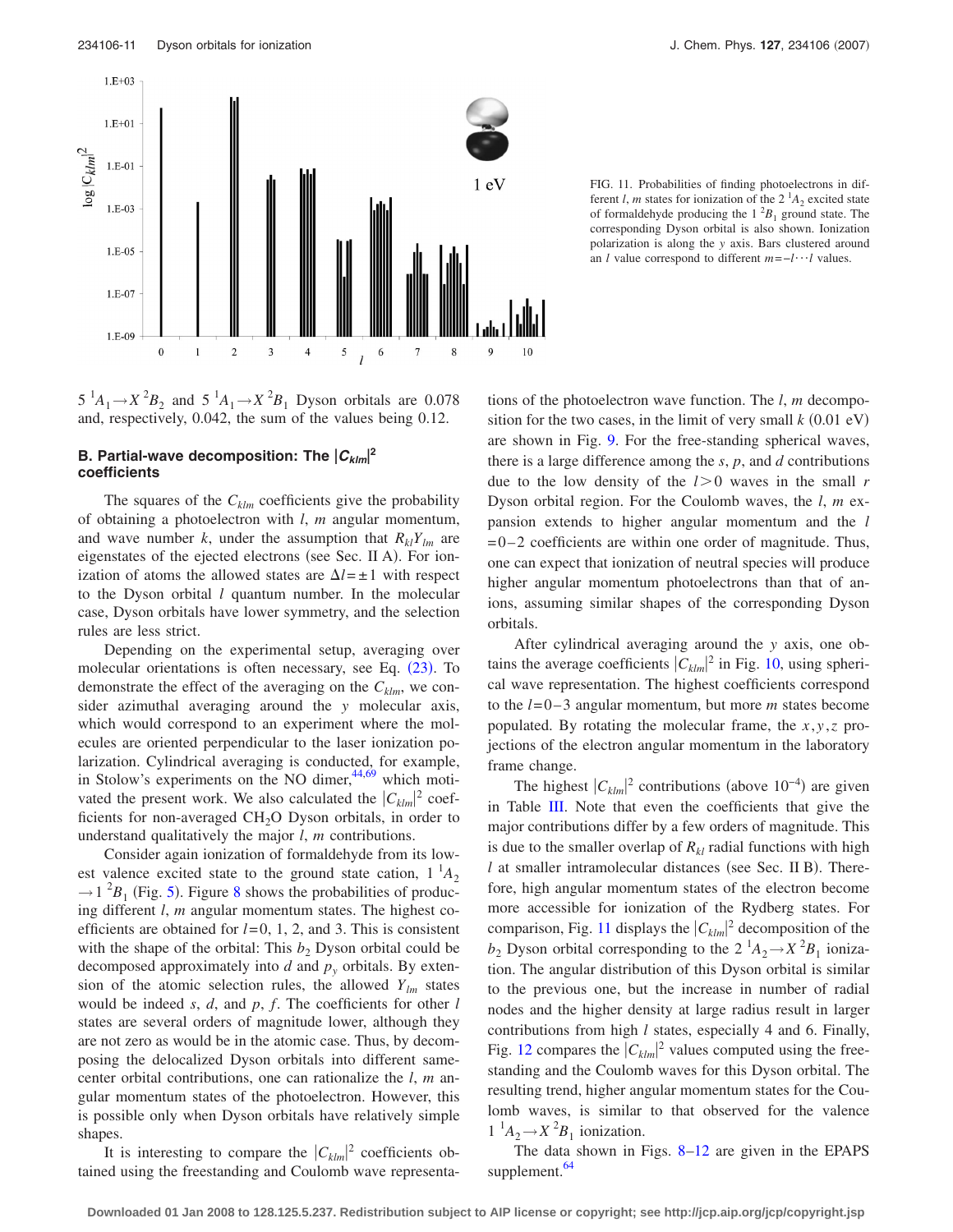<span id="page-11-0"></span>

FIG. 12. Probabilities of finding photoelectrons in different *l*, *m* states for ionization of the  $2^{-1}A_2$  excited state of formaldehyde producing the  $1^2B_1$  ground state, calculated using the freestanding (upper panel) and the Coulomb (lower panel) spherical waves, in the limit of small kinetic energy (0.01 eV). The corresponding Dyson orbital is also shown. Ionization polarization is along the *y* axis. Bars clustered around an *l* value correspond to different *m*=−*l*¯*l* values.

## **IV. CONCLUSIONS**

We report the implementation of Dyson orbitals within the EOM-CC family of methods. Formally, Dyson orbitals represent the overlap between an *N*-electron wave function of the molecule and the *N*− 1/*N*+ 1 electron wave function of the corresponding cation/anion, and are required for calculating PADs, Compton profiles, electron momentum spectra, and are relevant for other orbital imaging experiments. In the case of ionizing transitions, they can be interpreted as states of the leaving electron and are required for calculating electronic factors of angular distributions of photoelectrons. Correlated Dyson orbitals are especially important for ionization of electronically excited and open-shell species. As demonstrated by the formaldehyde example, Dyson orbitals of the ground-state closed-shell molecules are well approximated by the corresponding HF molecular orbitals. For ionization of species with multiconfigurational wave functions, the shapes of the Dyson orbitals are more complex, however, they still can be rationalized within Koopmans-type picture, i.e., by considering leading EOM amplitudes in the Hartree-Fock MO representation.

A complete PAD modeling requires the wave function of the ionized electron to account for interference effects and core-electron interactions, and will be pursued in a future work. Under certain approximations, however, the Dyson orbitals can be employed in partial-wave decomposition, that is, for evaluating the probabilities of finding the ionized electron in different angular momentum states. We discuss partial-wave analysis and apply it to formaldehyde. The wave function of the ionized electron is approximated by an expansion in partial waves, either freestanding or Coulomb. For relatively simple molecular Dyson orbitals, the  $|C_{klm}|^2$ contributions can be rationalized by decomposition of the Dyson MO into different *l*, *m* same-center orbitals and the extension of the atomic selection rules. Due to low density of spherical waves at small *r*, ionization of Rydberg states is more likely to produce higher angular momentum electrons. Likewise, faster electrons are more likely to have higher angular momentum. Anion ionization leading to neutral species should favor lower angular momentum electrons due to the longer oscillations of the freestanding versus the Coulomb spherical waves. Thus, although quantitative simulation of PADs involves more sophisticated treatment, simple partialwave decomposition of Dyson orbitals reveals interesting trends that can be applied to the qualitative interpretation of experimental PADs.

## **ACKNOWLEDGMENTS**

Support from the National Science Foundation Grant No. CHE-0616271) is gratefully acknowledged. C.M.O. is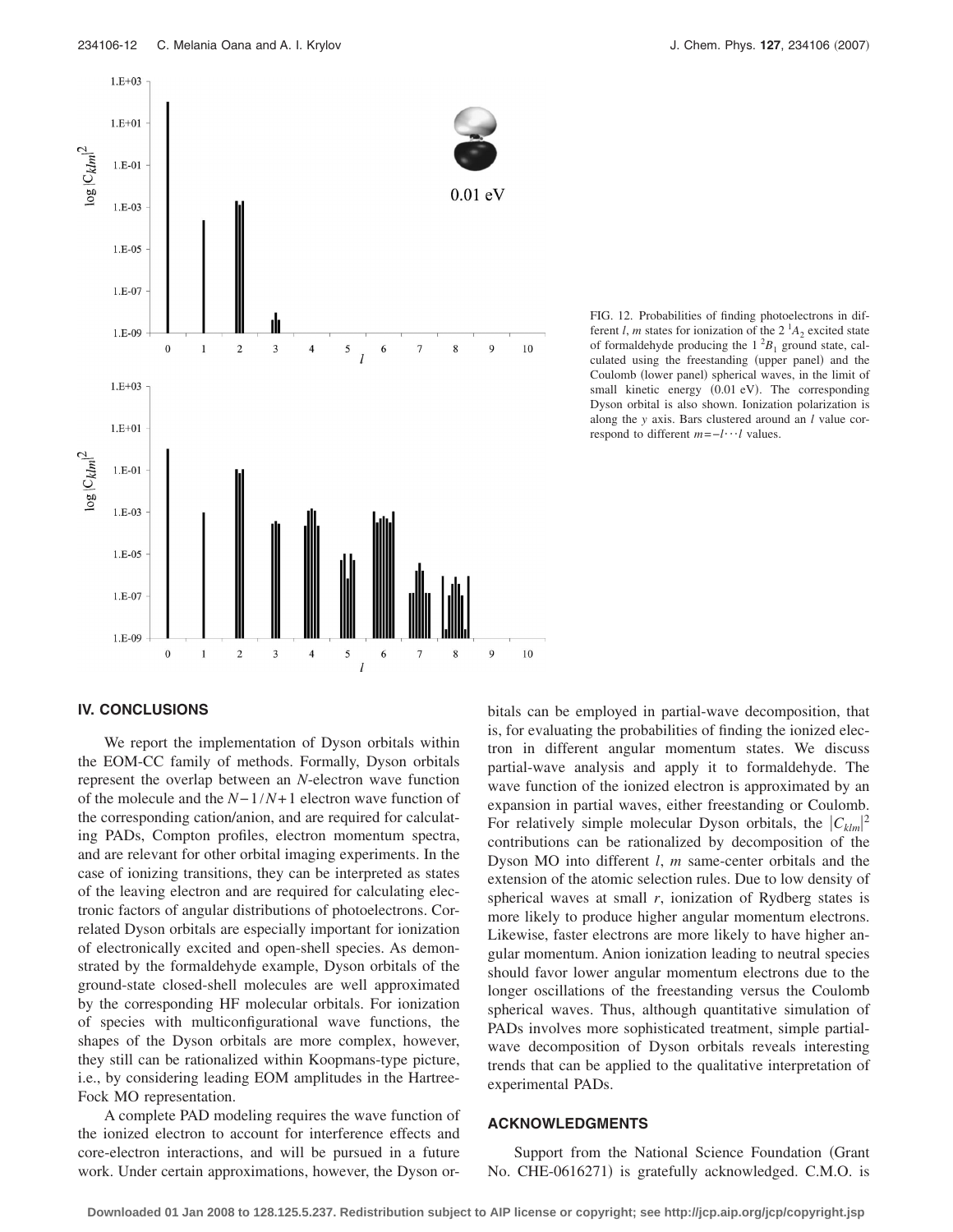Wise Postdoctoral Fellow and acknowledges support from the Wise Research Fund (USC). We thank Professor Hanna Reisler and Professor David Yarkony for stimulating discussions and insightful comments. This work is conducted under auspices of the *iOpenShell* Center for Computational Studies of Electronic Structure and Spectroscopy of Open-Shell and Electronically Excited Species supported by the National Science Foundation through the CRIF:CRF CHE-0625419  $+0624602+0625237$  grant.

# **APPENDIX: TRANSFORMATION BETWEEN POLAR AND CARTESIAN COORDINATES**

Transformation from polar to Cartesian coordinates is given by

 $x = r \cos(\phi) \sin(\theta)$ ,  $(A1)$ 

 $y = r \sin(\phi) \sin(\theta)$ ,  $(A2)$  $(A2)$ 

$$
z = r\cos(\theta). \tag{A3}
$$

An arbitrary rotation of a rigid body can be described by the three sequential transformations, i.e., Euler rotations, $\frac{0}{x}$ 

$$
\mathbf{r}' = R_{\alpha\beta\gamma}\mathbf{r} = R_z(\alpha)R_y(\beta)R_z(\gamma)\mathbf{r},\tag{A4}
$$

<span id="page-12-42"></span>where *r* denotes the coordinates in a fixed laboratory frame and **r**'—in a molecular frame rotating with the body. Operators  $R_{x_i}(\phi)$  describe rotation by angle  $\phi$  around laboratory axis  $x_i$  and assume the following simple form:

$$
R_z(\alpha) = \begin{pmatrix} \cos(\alpha) & -\sin(\alpha) & 0 \\ -\sin(\alpha) & \cos(\alpha) & 0 \\ 0 & 0 & 1 \end{pmatrix},
$$
(A5)  

$$
R_y(\beta) = \begin{pmatrix} \sin(\beta) & \cos(\beta) & 0 \\ 0 & 0 & 1 \\ \cos(\beta) & -\sin(\beta) & 0 \end{pmatrix}.
$$

The inverse transformation from the molecular to the

laboratory-fixed frame is readily obtained as

$$
R_{\alpha\beta\gamma}^{-1} = R_z^{-1}(\gamma)R_y^{-1}(\beta)R_z^{-1}(\alpha) = R_z(-\gamma)R_y(-\beta)R_z(-\alpha).
$$
\n(A7)

The ranges for  $\alpha$ ,  $\beta$ , and  $\gamma$  are  $0...2\pi$ ,  $0... \pi$  and  $0...2\pi$ , respectively.

The orientation of a diatomic molecule is uniquely defined by one angle describing the orientation of molecular axis with respect to, for example, *z* axis, and the corresponding Euler transformation is thus  $R_y(\beta)$ . For nonlinear molecules in coincidence experiments, when one of the molecular axes is fixed, e.g., as in  $(NO)_2$  with the *NN* axis coinciding with the laboratory axis *z*, there remains only one degree of freedom, rotation around *z* axis,  $R_z(\alpha)$ .

- <span id="page-12-1"></span><sup>2</sup>K. Wang and V. McKoy, Annu. Rev. Phys. Chem. **46**, 275 (1995).
- <span id="page-12-2"></span><sup>3</sup>R. E. Continetti, Annu. Rev. Phys. Chem. **52**, 165 (2001).
- <span id="page-12-3"></span><sup>4</sup>M. Seel and W. Domcke, J. Chem. Phys. **95**, 7806 (1991).
- <span id="page-12-22"></span> ${}^{5}$ D. M. Neumark, Annu. Rev. Phys. Chem. **52**, 255 (2001).
- <sup>6</sup>T. Seideman, Annu. Rev. Phys. Chem. **53**, 41 (2002).
- <span id="page-12-4"></span>A. Stolow, Annu. Rev. Phys. Chem. 54, 89 (2003).
- <span id="page-12-5"></span><sup>8</sup> B. T. Pickup and O. Goscinsky, Mol. Phys. **26**, 1013 (1973).
- <span id="page-12-19"></span> $9$  D. Dill and J. L. Dehmer, J. Chem. Phys. **61**, 692 (1974).
- <span id="page-12-7"></span><sup>10</sup>D. Dill, J. Chem. Phys. **65**, 1130 (1976).
- <span id="page-12-27"></span><sup>11</sup> B. T. Pickup, Chem. Phys. **19**, 193 (1977).
- <sup>12</sup> Y. Itikawa, Chem. Phys. **28**, 461 (1978). <sup>12</sup> Y. Itikawa, Chem. Phys. **28**, 461 (1978).<br><sup>13</sup> S. N. Dixit and V. McKoy, J. Chem. Phys. **82**, 3546 (1985)
- <sup>13</sup> S. N. Dixit and V. McKoy, J. Chem. Phys. **82**, 3546 (1985).<br><sup>14</sup> N. Chandra, Chem. Phys. **108**, 301 (1986).
- <span id="page-12-31"></span><sup>14</sup> N. Chandra, Chem. Phys. **108**, 301 (1986).<br><sup>15</sup> N. Chandra, J. Phys. B **20**, 3405 (1987).
- <sup>16</sup> K. L. Reid, D. J. Leahy, and R. N. Zare, J. Chem. Phys. **95**, 1746 (1991).
- <sup>16</sup> K. L. Reid, D. J. Leahy, and R. N. Zare, J. Chem. Phys. **95**, 1746 (1991).<br><sup>17</sup> D. J. Leahy, K. L. Reid, and R. N. Zare, J. Chem. Phys. **95**, 1757 (1991).
- <sup>1</sup> D. J. Leahy, K. L. Reid, and R. N. Zare, J. Chem. Phys. **95**, 1757 (1991). <sup>18</sup>H. Park and R. N. Zare, J. Chem. Phys. **104**, 4554 (1996).
- <span id="page-12-17"></span><sup>18</sup> H. Park and R. N. Zare, J. Chem. Phys. **104**, 4554 (1996).<br><sup>19</sup> R. R. Lucchese, G. Raseev, and V. McKoy, Phys. Rev. A **25**, 2572  $(1982).$
- <sup>20</sup> I. Powis, Chem. Phys. **201**, 189 (1995).
- $21$ N. A. Cherepkov, S. K. Semenov, Y. Hikosaka, K. Ito, and A. Yaghisita, Phys. Rev. Lett. **84**, 250 (2000).
- <span id="page-12-6"></span><sup>22</sup> I. Cacelli, R. Moccia, and A. Rizzo, Phys. Rev. A **57**, 1895 (1998).
- <span id="page-12-8"></span>. 23Y. Arasaki, K. Takatsuka, K. Wang, and V. McKoy, J. Chem. Phys. **<sup>112</sup>**, 8871 (2000).
- $24$ M. T. do N. Varella, Y. Arasaki, H. Ushiyama, V. McKoy, and K. Takatsuka, J. Chem. Phys. **124**, 154302 (2006).
- <span id="page-12-9"></span><sup>25</sup> H. R. Hudock, B. G. Levine, A. L. Thompson, H. Satzger, D. Townsend, N. Gador, S. Ulrich, A. Stolow, and T. J. Martínez, J. Phys. Chem. A **111**, 8500 (2007).
- <span id="page-12-10"></span>. 26H. A. Bethe and E. E. Salpeter, *Quantum Mechanics of One and Two Electron Atoms* (Plenum, New York, 1977).
- <span id="page-12-11"></span>. <sup>27</sup> I. G. Kaplan, B. Barbiellini, and A. Bansil, Phys. Rev. B **<sup>68</sup>**, 235104  $(2003).$
- <span id="page-12-12"></span>. 28E. Weigold and I. E. McCarthy, *Electron Momentum Spectroscopy* Kluwer, Dordecht/Plenum, New York, 1999).
- <span id="page-12-13"></span><sup>29</sup>M. S. Deleuze and S. Klippenberg, J. Chem. Phys. **125**, 104309 (2006). . <sup>30</sup> J. Itatani, J. Levesque, D. Zeidler, H. Niikura, H. Pépin, J. C. Kieffer, P.
- <span id="page-12-14"></span>B. Corkum, and D. M. Villenueve, Nature (London) 432, 867 (2004) <sup>31</sup>S. Patchkovskii, Z. Zhao, T. Brabec, and D. M. Villenueve, Phys. Rev.
- <span id="page-12-28"></span>Lett. 97, 123003 (2006).
- <span id="page-12-15"></span>. 32M. Yamazaki, T. Horio, N. Kishimoto, and K. Ohno, Phys. Rev. A **<sup>75</sup>**, 032721 (2007).
- <span id="page-12-16"></span>. 33L. D. Landau and E. M. Lifshitz, *Quantum Mechanics: Non-Relativistic Theory* (Pergamon, Oxford, 1977).
- <span id="page-12-18"></span>. 34D. Hanstrop, C. Bengtsson, and D. J. Larson, Phys. Rev. A **<sup>40</sup>**, 670  $(1987).$
- <span id="page-12-20"></span> $^{35}$ L. S. Cederbaum, W. Domcke, J. Schrimer, and W. Von Niessen, Adv. Chem. Phys. **65**, 115 (1986).
- <span id="page-12-21"></span><sup>36</sup>L. S. Cederbaum and W. Domcke, Adv. Chem. Phys. **36**, 205 (1977).
- <span id="page-12-23"></span>. 37A. A. Abrikosov, L. P. Gorkov, and J. E. Dzyaloskinski, *Methods of* **Quntum Field Theory in Statistical Physics (Prentice-Hall, Englewood** Cliffs, NJ, 1963).
- <span id="page-12-24"></span><sup>38</sup> A. L. Fetter and J. D. Walecka, *Quantum Theory of Many Particle Sys*tems (McGraw-Hill, New York, 1971).
- <span id="page-12-25"></span>. <sup>39</sup> J. Linderberg and Y. Öhrn, *Propagators in Quantum Chemistry* Academic, London, 1973).
- <span id="page-12-26"></span><sup>40</sup> J. V. Ortiz, Adv. Quantum Chem. **35**, 33 (1999).
- <span id="page-12-29"></span><sup>41</sup> J. Cooper and R. N. Zare, J. Chem. Phys. **48**, 942 (1968).
- <span id="page-12-30"></span><sup>42</sup> J. L. Hall and M. W. Siegel, J. Chem. Phys. **48**, 943 (1968).
- <span id="page-12-32"></span><sup>43</sup> G. B. Arfken, *Mathematical Methods for Physicists* (Elsevier Academic, Burlington, MA, 2005).
- <span id="page-12-33"></span>. 44O. Gessner, A. M. D. Lee, J. P. Shaffer, H. Reisler, S. Levchenko, A. Krylov, J. G. Underwood, H. Shi, A. L. L. East, D. M. Wardlaw, E. t-H. Chrysostom, C. C. Hayden, and A. Stolow, Science 311, 219 (2006).
- <span id="page-12-34"></span><sup>45</sup> D. J. Rowe, Rev. Mod. Phys. **40**, 153 (1968).
- <sup>46</sup> K. Emrich, Nucl. Phys. A **351**, 379 (1981).
- <span id="page-12-39"></span><sup>47</sup>H. Sekino and R. J. Bartlett, Int. J. Quantum Chem., Quantum Chem. Symp. **18**, 255 (1984).
- . <sup>48</sup> J. Geertsen, M. Rittby, and R. J. Bartlett, Chem. Phys. Lett. **<sup>164</sup>**, 57  $(1989).$
- <span id="page-12-40"></span>49 J. F. Stanton and R. J. Bartlett, J. Chem. Phys. **98**, 7029 (1993).
- <sup>50</sup> R. J. Bartlett and J. F. Stanton, Rev. Comput. Chem. **5**, 65 (1994).
- <span id="page-12-41"></span><sup>51</sup> S. V. Levchenko and A. I. Krylov, J. Chem. Phys. **120**, 175 (2004). <sup>51</sup> S. V. Levchenko and A. I. Krylov, J. Chem. Phys. **120**, 175 (2004).<br><sup>52</sup> A. I. Krylov, Annu. Rev. Phys. Chem. **59**, 433 (2008).
- <span id="page-12-35"></span><sup>22</sup> A. I. Krylov, Annu. Rev. Phys. Chem. **59**, 433 (2008).<br><sup>53</sup> J. Olsen, J. Chem. Phys. **113**, 7140 (2000).
- <span id="page-12-37"></span>
- <span id="page-12-36"></span><sup>53</sup> J. Olsen, J. Chem. Phys. **113**, 7140 (2000).<br><sup>54</sup> A. I. Krylov, Acc. Chem. Res. **39**, 83 (2006).
- <span id="page-12-38"></span>. 55D. Sinha, D. Mukhopagedhyay, and D. Mukherjee, Chem. Phys. Lett. 129, 369 (1986).
- <sup>56</sup> S. Pal, M. Rittby, R. J. Bartlett, D. Sinha, and D. Mukherjee, Chem.

<span id="page-12-0"></span><sup>&</sup>lt;sup>1</sup>K. L. Reid, Annu. Rev. Phys. Chem. **54**, 397 (2003).